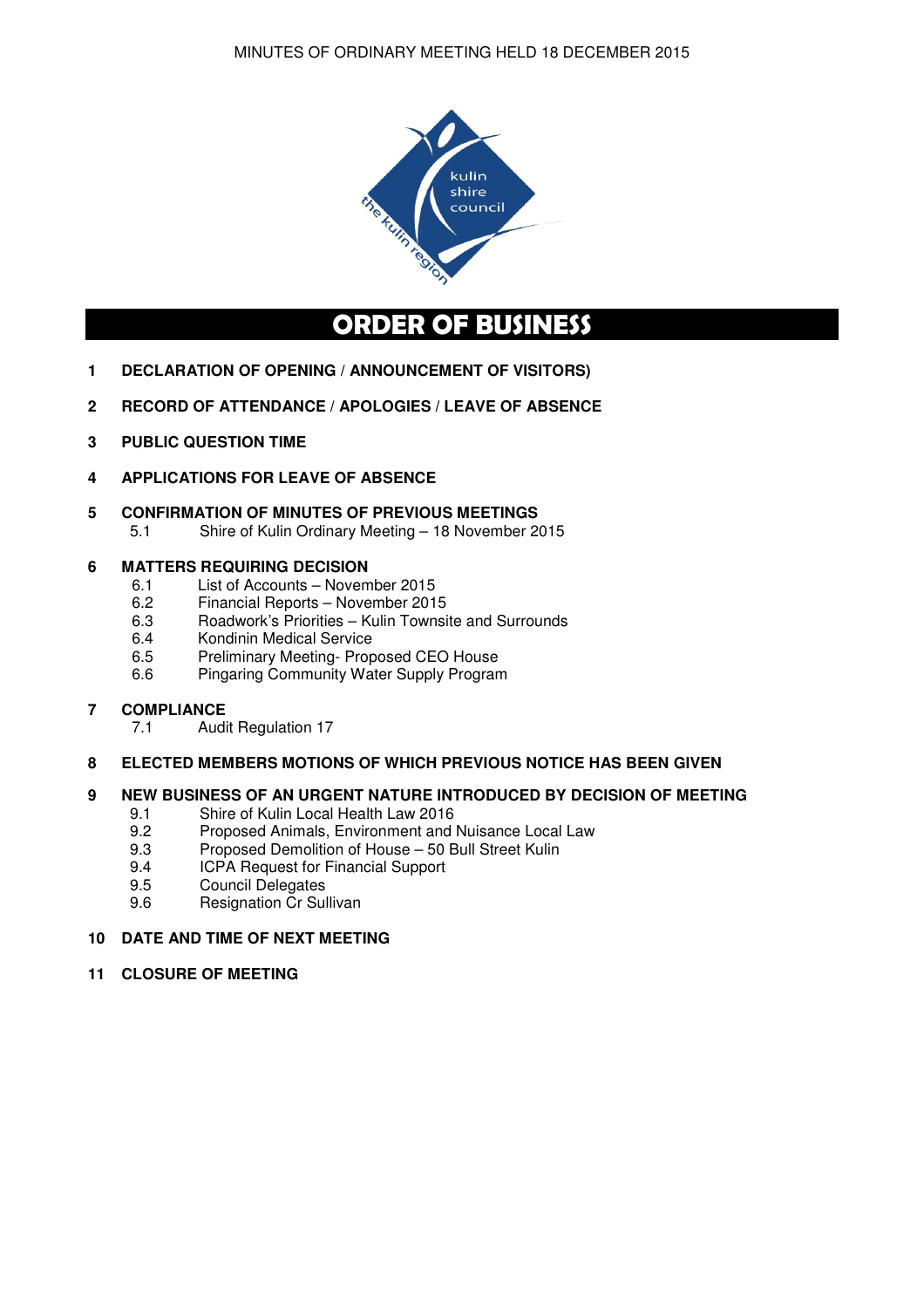## **Minutes of an Ordinary Meeting of Council held in the Freebairn Recreation Centre on Friday 18 December 2015 commencing at 4.14pm**

## **1. DECLARATION OF OPENING / ANNOUNCEMENT OF VISITORS**

The President of the Shire welcomed all present and declared the meeting opened at 4:14pm

## **2. RECORD OF ATTENDANCE/APOLOGIES/LEAVE OF ABSENCE**

| Attendance          |                                          |                  |
|---------------------|------------------------------------------|------------------|
| <b>BD</b> West      | President                                | West Ward        |
| <b>RD</b> Duckworth | <b>Deputy President</b>                  | West Ward        |
| MJ Ledwith          | Councillor                               | West Ward        |
| <b>JM Sullivan</b>  | Councillor                               | East Ward        |
| G Robins            | Councillor                               | Town Ward        |
| <b>HT</b> McInnes   | Councillor                               | Town Ward        |
| R Bowey             | Councillor                               | <b>Town Ward</b> |
| R O'Brien           | Councillor                               | Central Ward     |
| G Hadlow            | <b>Chief Executive Officer</b>           |                  |
| N Thompson          | <b>Executive Support Officer/Minutes</b> |                  |
| L Hobson            | Manager of Works                         |                  |
| <b>Apologies</b>    |                                          |                  |
| <b>BP Taylor</b>    | Councillor                               | Central Ward     |
| C Vandenberg        | Deputy CEO                               |                  |

### **3. PUBLIC QUESTION TIME**

As there were no members of the public present, there were no questions asked.

## **4. APPLICATIONS FOR LEAVE OF ABSENCE**

Nil

## **5. CONFIRMATION OF MINUTES OF PREVIOUS MEETINGS**

Shire of Kulin Ordinary Meeting – 18 November 2015

#### **01/1215**

**Moved Cr Duckworth Seconded Cr Sullivan that the minutes of the Ordinary Council Meeting held on 18 November 2015 be confirmed as a true and correct record.** 

 **Carried 8/0** 

## **6 MATTERS REQUIRING COUNCIL DECISION**

## **6.1 List of Accounts – November 2015**

| <b>RESPONSIBLE OFFICER:</b>        | <b>DCEO</b> |
|------------------------------------|-------------|
| <b>FILE REFERENCE:</b>             | 12.06       |
| <b>AUTHOR:</b>                     | <b>DCEO</b> |
| <b>DISCLOSURE OF INTEREST: Nil</b> |             |

#### **SUMMARY:**

Attached is a list of accounts paid during the month of November 2015 for Council's consideration.

**BACKGROUND & COMMENT:** 

Nil

#### **FINANCIAL IMPLICATIONS:**

Nil

**STATUTORY AND PLANNING IMPLICATIONS:** 

Nil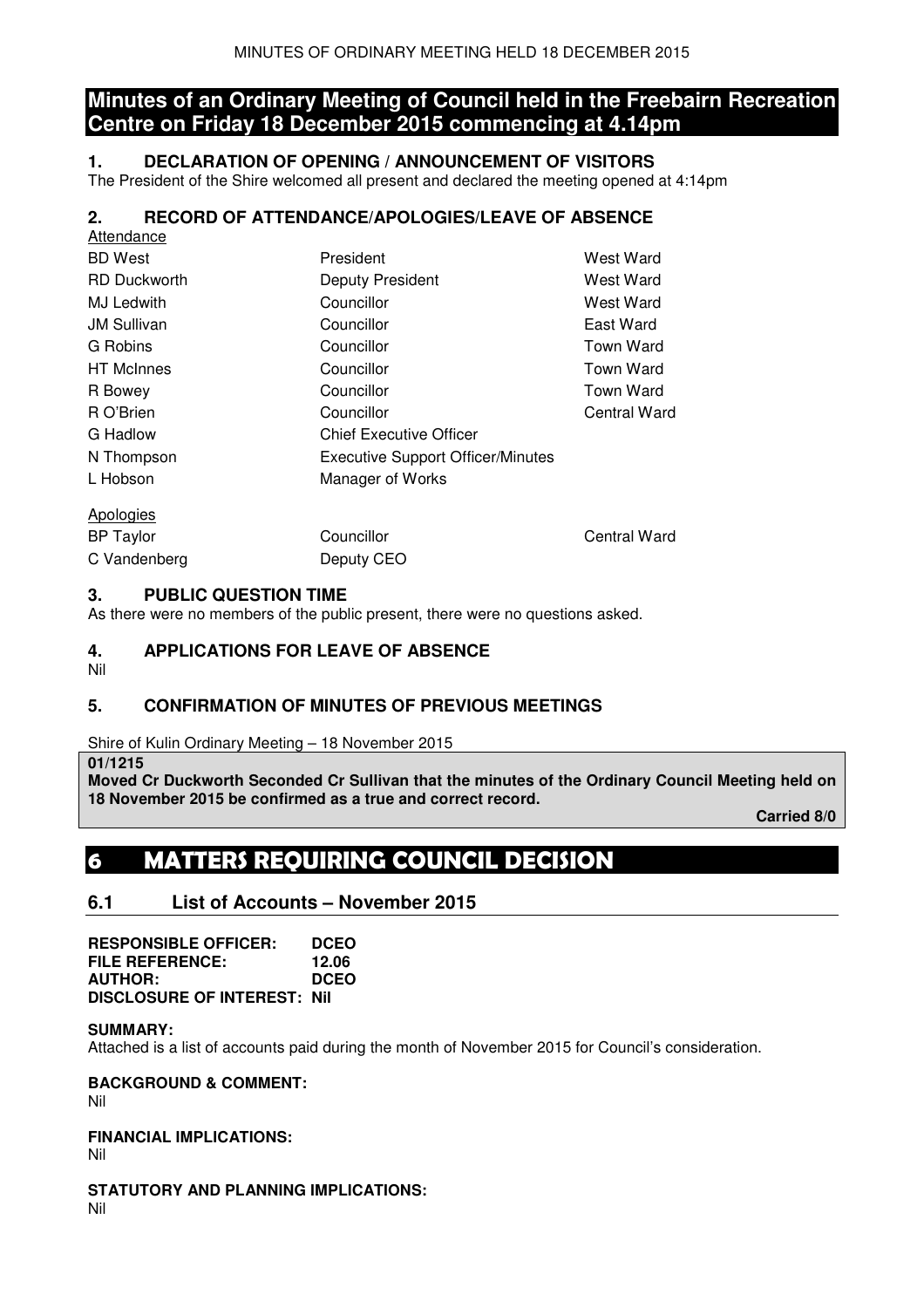**POLICY IMPLICATIONS:**  Nil **COMMUNITY CONSULTATION:**  Nil **WORKFORCE IMPLICATIONS:**  Nil

#### **OFFICER'S RECOMMENDATION:**

That November payments being cheque No 319- 320 (Trip) No 1818 - 1829 (Bush Races), 318 - 321 (Trust Fund) 36480 – 36501 (Municipal), EFT No's 10538 - 10681 (Municipal), credit card payments, creditor payments, and other vouchers from the Municipal Fund totalling \$664,537.13 be passed for payment.

#### **VOTING REQUIREMENTS:**

Simple majority required.

#### **02/1215**

**Moved Cr McInnes Seconded Cr Ledwith that November payments being cheque No 319- 320 (Trip) No 1818 - 1829 (Bush Races), 318 - 321 (Trust Fund) 36480 – 36501 (Municipal), EFT No's 10538 - 10681 (Municipal), credit card payments, creditor payments, and other vouchers from the Municipal Fund totalling \$664,537.13 be passed for payment.** 

 **Carried 8/0** 

## **6.2 Financial Reports November 2015**

**RESPONSIBLE OFFICER: DCEO FILE REFERENCE: 12.01 AUTHOR: DCEO DISCLOSURE OF INTEREST: Nil** 

#### **SUMMARY:**

Attached are the financial reports for the periods ending 30 November 2015.

**BACKGROUND & COMMENT:**  Nil **FINANCIAL IMPLICATIONS:**  Nil

#### **STATUTORY AND PLANNING IMPLICATIONS:**

Regulation 34 of the Local Government (Financial Management) Regulations 1996 requires local governments to prepare each month a statement of financial activity reporting on the revenue and expenditure of funds for the month in question.

#### **POLICY IMPLICATIONS:**

Nil **COMMUNITY CONSULTATION:**  Nil **WORKFORCE IMPLICATIONS:**  Nil

#### **OFFICER'S RECOMMENDATION:**

That Council endorse the monthly financial statements for the period ending 30 November 2015.

#### **VOTING REQUIREMENTS:**

Simple majority required.

#### **03/1215**

**Moved Cr Robins Seconded Cr O'Brien that Council endorse the monthly financial statements for the period ending 30 November 2015.** 

 **Carried 8/0**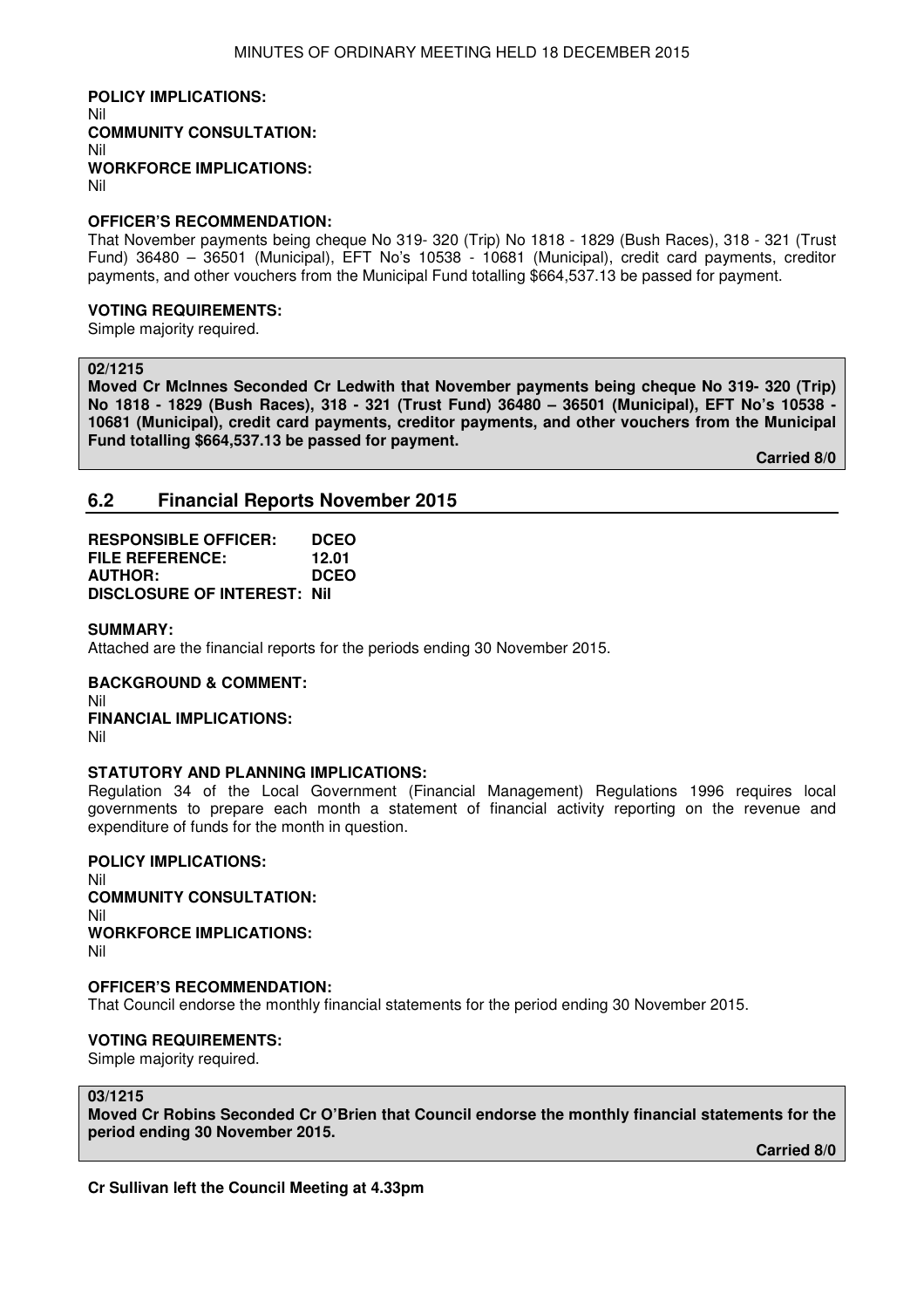## **6.3 Roadwork's Priorities – Kulin Townsite and Surrounds**

| <b>NAME OF APPLICANT:</b>           | CEO   |
|-------------------------------------|-------|
| <b>RESPONSIBLE OFFICER:</b>         | CEO   |
| <b>FILE REFERENCE:</b>              | 28.04 |
| <b>AUTHOR:</b>                      | CEO   |
| <b>DISCLOSURE OF INTEREST: Nill</b> |       |

#### **SUMMARY:**

Michael Chin, MRWA, visited Council during the October Council meeting to discuss future priorities for roadworks in and around the Kulin townsite. Following his visit I was requested to prepare an agenda item covering those road projects we see as most urgent.

#### **BACKGROUND & COMMENT:**

The following road issues have been raised in the past and obviously MRWA is keen to establish a Council priority list to enable them to plan for the future.

#### **Intersection of Gorge Rock Lake Grace Rd & Jilakin St**

Currently Council has an application for black spot funding for \$400,000 with the success or otherwise likely to be announced around March 2016. If this is successful then obviously the work can be completed without a great deal of Main Roads involvement, other than approval of design for their section of the intersection. To my mind Council certainly has raised this intersection as a major concern in the past and I suspect that this corner would rate as priority 1 due to the dangerous traffic hazard that exists at this intersection.

Pros

- Will remove a very dangerous traffic hazard at the intersection.
- Will improve access to a certain extent to the CBH facility.

Cons

- There is a likelihood that Council may have to contribute substantially towards the cost of the improvements, particularly if our Black Spot application is unsuccessful. There is no doubt that R2R funds can be used for this purpose if necessary.
- If not designed with a lot of thought in mind the new road may influence people to use Jilakin St as a "bypass" around the town.
- The suggestion to bring the Jilakin St eastern entry further west may be hindered by the existence of "rare" flora.

#### **Reconstruction of Johnston St**

The condition of the Johnston St road surface from Rankin St to Stewart St is very poor and minor reconstruction and a new seal is required in the near future. There are also a number of culvert pipes that appear to be in a poor state (with the road collapsing in various sections over the past 5 years or so). Any work will need to be designed by Main Roads to ensure it fits in with existing levels. As stated a number of new culverts will be required as I am of the understanding that there are at least two of the old wooden types still present.

In my view the roadwork's represent a priority mainly for aesthetic reasons and other then improvements required at the intersection of the Kulin Kondinin Rd/Gorge Rock Lake Grace Rd and the culvert upgrades are probably not as urgent as other proposals.

#### Pros

- The upgrade of this section of road will certainly be in line with the recent town centre improvements the Council has undertaken.
- Obviously the aesthetics of the area will be improved greatly.
- There is the opportunity to improve drainage at various points along the road.

#### Cons

There will be a fairly considerable cost to Council as Main Roads are only responsible for 5 meters each side of the centre line. These costs would include new curbing, improving the footpaths and some minor drainage works. Again R2R funds can be used for this purpose.

#### **Realignment of Johnston St and Kulin Kondinin Rd**

My understanding is that Council is happy with the present road alignment and other than some improvements to the intersection by the pool it is considered satisfactory. The original proposal to extend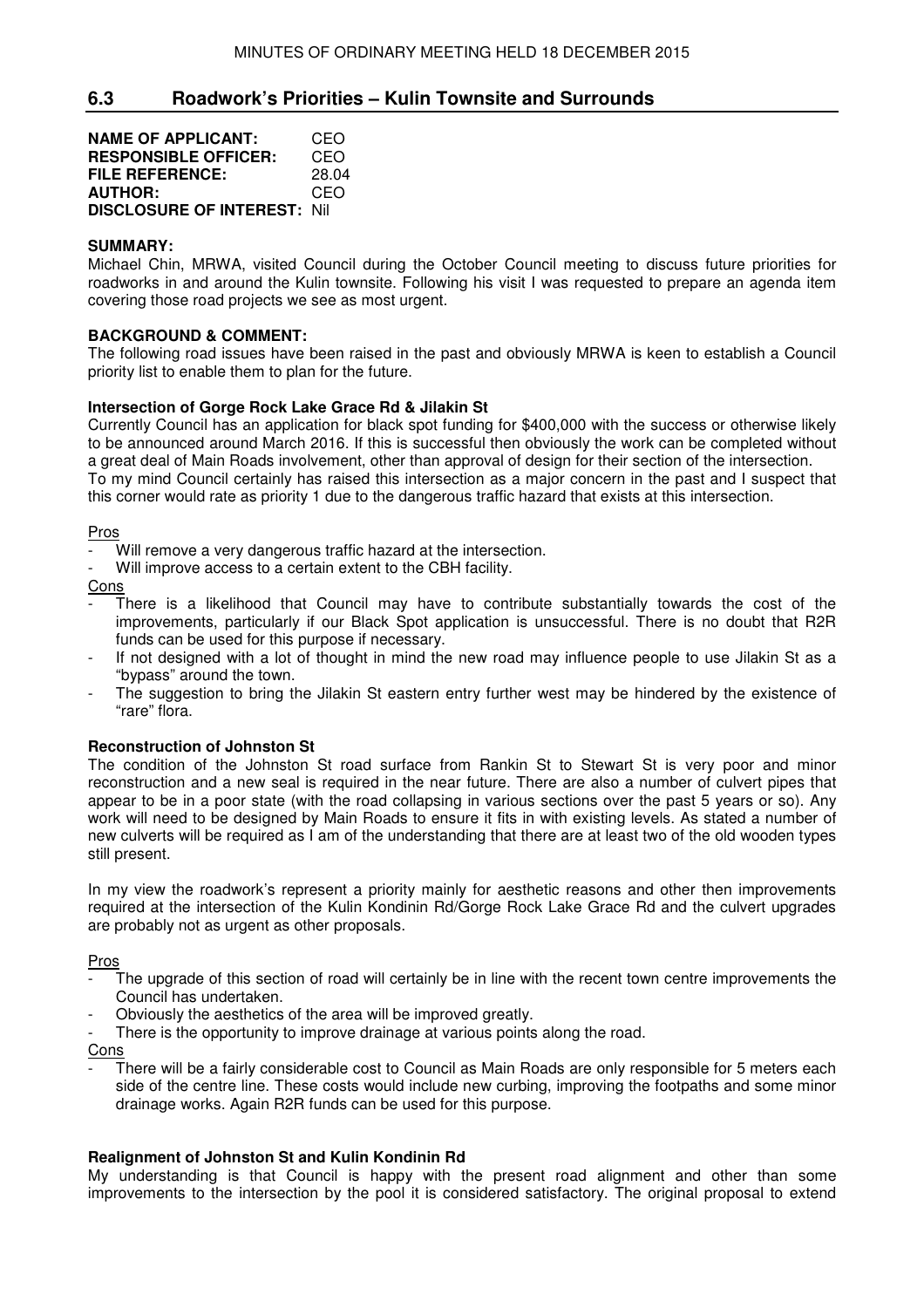Johnston St further north, and immediately west of the caravan park, to cross the disused railway line and connect to the Kulin Kondinin Rd further north has been watered down somewhat to my knowledge. I guess this is due mainly to the development of Camp Kulin in the area and the possibility of extensions to the facility across the road and the desire to provide additional tourist accommodation on the existing reserve immediately north of the Caravan Park.

Pros

There is a definite need to undertake some improvements to the intersection by the swimming pool to improve traffic mobility and safety. This includes the removal or redesign of the traffic island on the southern side of the intersection.

#### Cons

- Again there may be some cost to Council however this can also be paid for by using R2R funds.

#### **Realignment and reconstruction of various road sections between Kulin and our Kondinin Boundary**

The section of the Kulin Kondinin Rd between Kulin and the Kondinin Shire boundary has some particularly narrow and dangerous sections. There are also some sharp curves that require realignment. My thoughts are that we could stage the project over a number of years which may be more appealing to Main Roads from a budgetary sense.

#### Pros

- Will improve a very poor section of road that currently is very dangerous and hazardous for local traffic.
- Should Council be contracted to do the work then this will provide financial benefits to the organisation and our workforce in the reasonably short term.

#### Cons

Additional contract work may detract from our own roadwork's program.

From the above information I suggest that in reality all projects have an almost equal priority however for the purposes of this exercise I recommend the following priorities:

- 1. Intersection of Gorge Rock Lake Grace Rd & Jilakin St dangerous traffic hazard
- 2. Realignment and reconstruction of various road sections between Kulin and our Kondinin Boundary dangerous traffic hazard
- 3. Reconstruction of Johnston St & upgrade of intersection at the swimming pool and some minor upgrading of the small section of Gorge Rock Lake Grace Rd (crossing the unused section of railway line).

#### **FINANCIAL IMPLICATIONS:**

There may be some requirement for Council to use our own funds for parts of the above projects however if the work in completed by or prior to the 2016/17 financial year then we will be able to access R2R funds for this purpose.

#### **STATUTORY AND TOWN PLANNING IMPLICATIONS:**

#### Nil **POLICY IMPLICATIONS:** Nil **COMMUNITY CONSULTATION:** Nil

## **WORKFORCE IMPLICATIONS:**

There may be some effect on our own works programs if we carry out the work on a contract basis for Main Roads.

#### **RECOMMENDATION:**

That Council forward the following list of priorities for roadwork's on Main Roads roads in and around the Kulin townsite.

- 1. Intersection of Gorge Rock Lake Grace Rd & Jilakin St dangerous traffic hazard
- 2. Realignment and reconstruction of various road sections between Kulin and our Kondinin Boundary dangerous traffic hazard
- 3. Reconstruction of Johnston St & upgrade of intersection at the swimming pool and some minor upgrading of the small section of Gorge Rock Lake grace Rd (crossing the unused section of railway line).

#### **VOTING REQUIREMENTS:**

Simple majority required.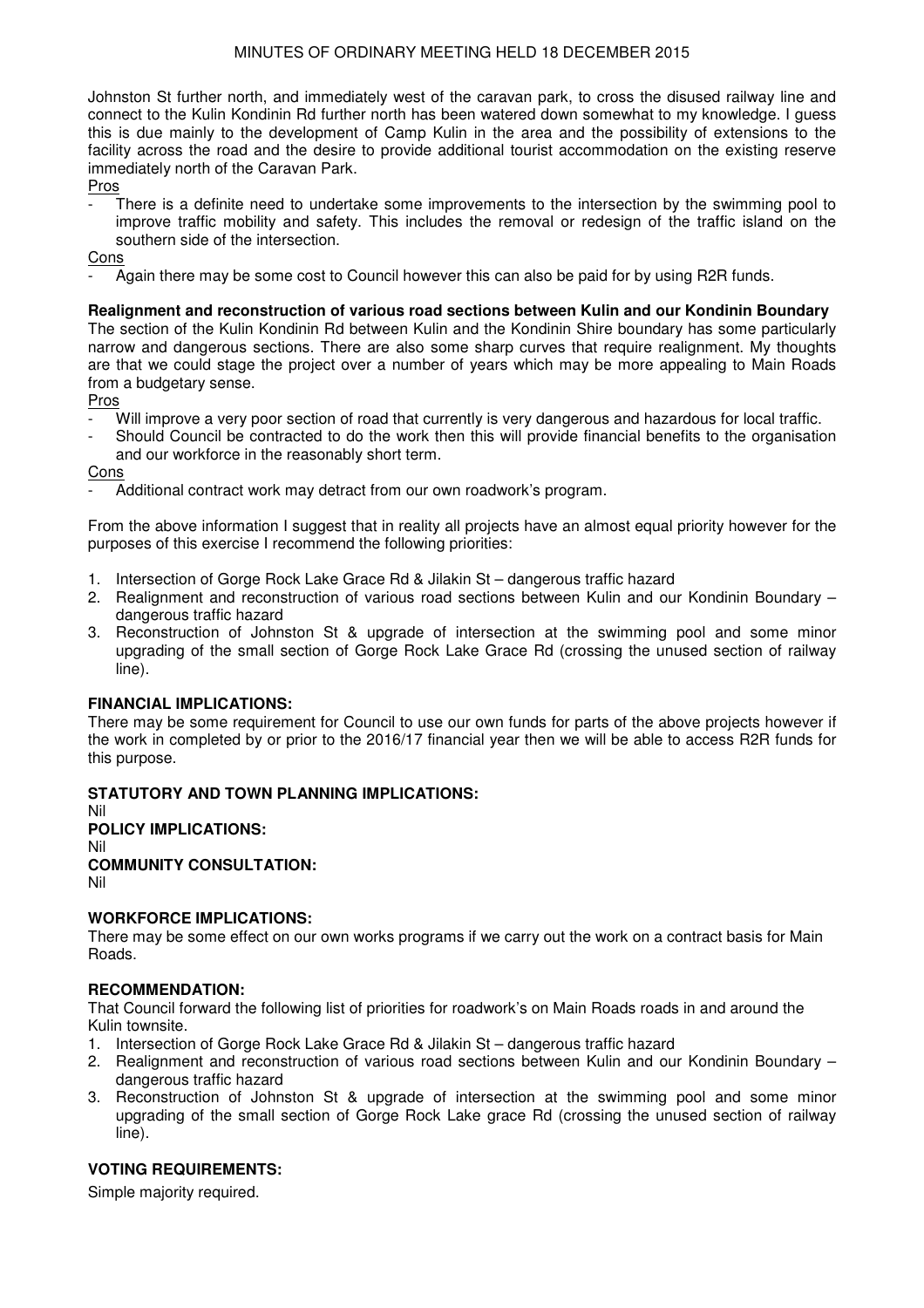#### **04/1215**

**Moved Cr Bowey Seconded Cr McInnes that Council forward the following list of priorities for roadwork's on Main Roads roads in and around the Kulin townsite.** 

- **1. Intersection of Gorge Rock Lake Grace Rd & Jilakin St dangerous traffic hazard**
- **2. Realignment and reconstruction of various road sections between Kulin and our Kondinin boundary – dangerous traffic hazard**
- **3. Reconstruction of Johnston St & upgrade of intersection at the swimming pool and some minor upgrading of the small section of Gorge Rock Lake grace Rd (crossing the unused section of railway line).**

 **Carried 7/0** 

## **6.4 Kondinin Medical Service**

| <b>NAME OF APPLICANT:</b>           | CEO   |
|-------------------------------------|-------|
| <b>RESPONSIBLE OFFICER:</b>         | CEO   |
| FILE REFERENCE:                     | 24.07 |
| <b>AUTHOR:</b>                      | CEO   |
| <b>DISCLOSURE OF INTEREST: Nill</b> |       |

#### **SUMMARY:**

John Reid, CEO, Shire of Kondinin, has forwarded the following information in regards to the future of the Kondinin Medical Centre.

#### **BACKGROUND & COMMENT:**

Dr Michael Gendy of Jupiter Health & Medical Services has confirmed that Dr Shukur will be leaving the practice at the end of January 2016, replaced by Dr Mackie (locum Doctor) until the new female Doctor Deborah arrives at the beginning of March, 2016.

Many Kondinin locals have expressed that they are sorry to hear that Dr Shukur is leaving. It is understood that him leaving has been prompted by the need for his wife, a medical Doctor who specialises in cancers and haematology to pursue her career in a metropolitan area hospital.

#### **FINANCIAL IMPLICATIONS:**

Nil

**STATUTORY AND TOWN PLANNING IMPLICATIONS:**  Nil

**POLICY IMPLICATIONS:**

Nil

**COMMUNITY CONSULTATION:** Nil

**WORKFORCE IMPLICATIONS:** Nil

**RECOMMENDATION:** 

For Council information.

### **VOTING REQUIREMENTS:**

Simple majority required.

**Agreed that the information be received.**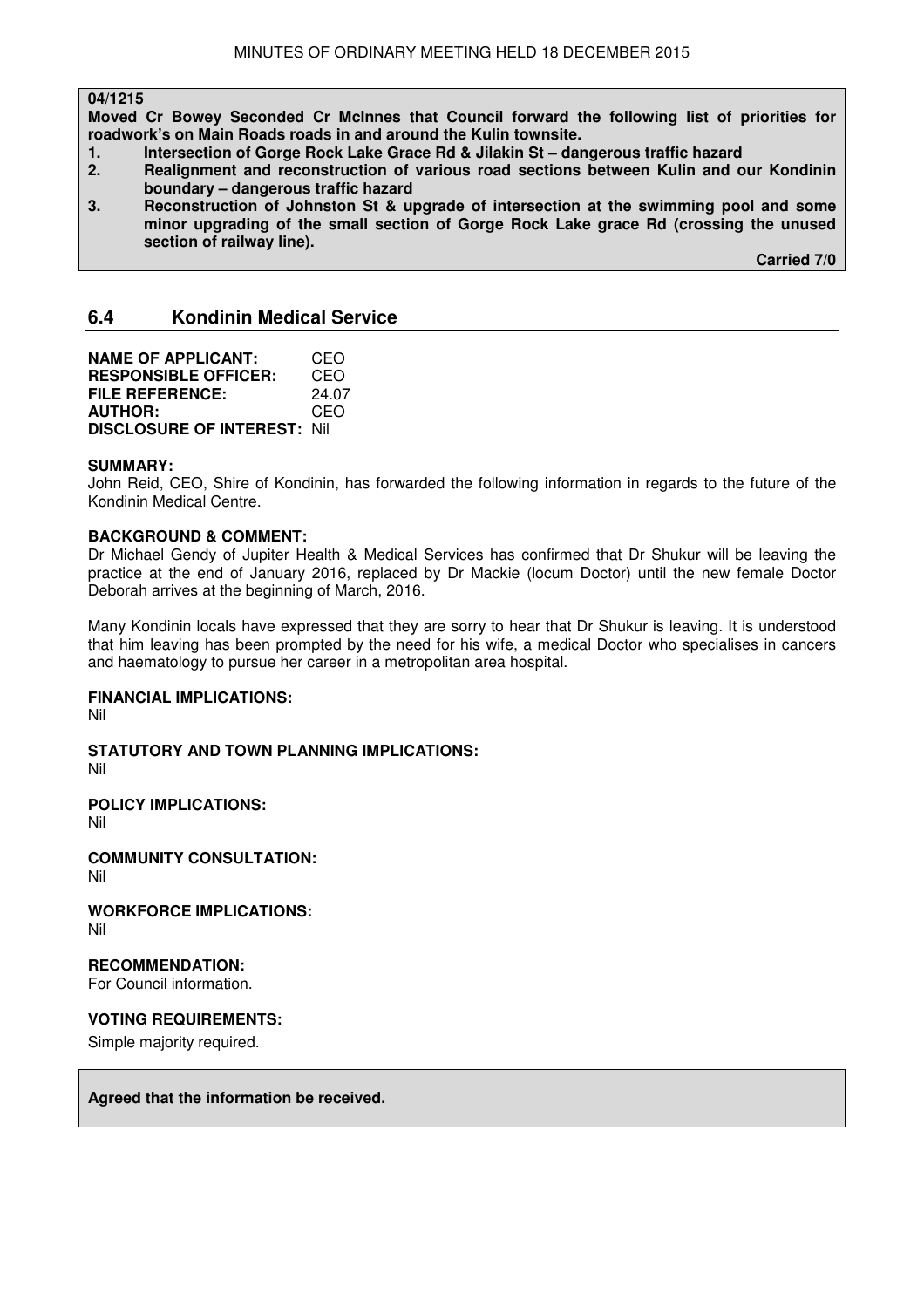## **6.5 Preliminary Meeting – Proposed CEO House**

**NAME OF APPLICANT:** CEO **RESPONSIBLE OFFICER:** CEO **FILE REFERENCE:** 05.11a **AUTHOR:** CEO **DISCLOSURE OF INTEREST:** Nil

#### **SUMMARY:**

At our November meeting Council requested that a small committee investigate and make a recommendation to Council on the way forward for the construction of the proposed new CEO house.

#### **BACKGROUND & COMMENT:**

On Monday 7 December 2015 Crs West, Robins, O'Brien, Bowey and the CEO met to consider the options. Below is a summary of discussions and a recommendation from the group for consideration and endorsement by Council.

#### Preferred location

The committee resolved that the most suitable location is Lot 107, Rankin St, Kulin which is in the 1 hectare rural subdivision area. The committee felt that by constructing on one of the 1 hectare lots this gave us many more design options. Other reasons included:

- the addition of another house in this area may encourage additional dwellings to be constructed in the near future by locals.
- the Bowey Way/Ellson St area was not considered ideal due to the existence of a number of other Shire Houses in the area.
- The lots along Price St were considered too small for the size of house proposed. The option to build over two lots was discussed however this was considered to be a waste of funds already paid out on the lots for headwork's.

#### Design and Construction

The committee resolved along the following lines;

- That Gary Ramm, Ramm's Building design, be asked to prepare a design/s for the proposed residence incorporating:
	- a 4 x 2 residence with a small office, double lock up garage, kitchen/eating/living area, theatre room and pantry off garage entry,
	- ensure an adequate outdoor area is incorporated into the design e.g. recess for BBQ, outdoor sink and recess for refrigerator etc,
	- **standard ceilings,**
	- **•** walk in entry showers,
	- air-conditioning with some rooms to have ceiling fans e.g. bedrooms, colorbond roof,
	- to be either double brick or brick veneer depending on costs.

It was further decided that the preferred option was to have full plans and specifications prepared to enable Council to either go to tender or build the residence in-house when the appropriate time comes.

#### **FINANCIAL IMPLICATIONS:**

Council will need to allocate some funds for the design phase of the project however this can be recouped from loan funds at a later date if considered necessary.

## **STATUTORY AND TOWN PLANNING IMPLICATIONS:**

Nil

**POLICY IMPLICATIONS:**

Nil

**COMMUNITY CONSULTATION:** Nil

**WORKFORCE IMPLICATIONS:** Nil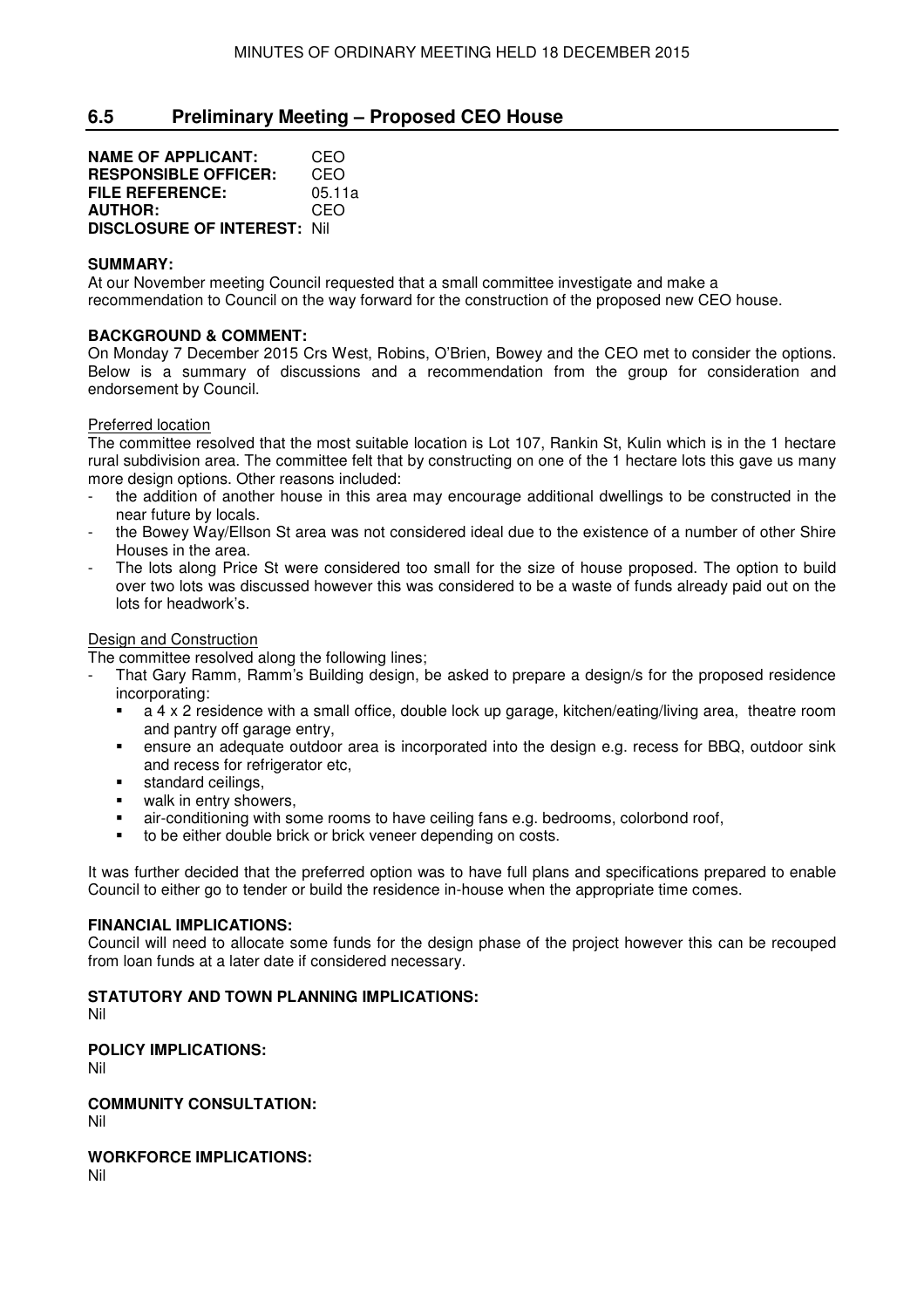#### **RECOMMENDATION:**

That Council endorse the recommendations of the committee, as outlined above, to enable the construction of a new CEO house to commence as soon as possible, particularly the location of the residence i.e. Lot 107, Rankin St, Kulin and the appointment of Ramm's Building Design for the planning and design phase of the project..

#### **VOTING REQUIREMENTS:**

Simple majority required.

#### **05/1215**

**Moved Cr McInnes Seconded Cr Duckworth that Council endorse the recommendations of the committee, as outlined above, to enable the construction of a new CEO house to commence as soon as possible, particularly the location of the residence i.e. Lot 107, Rankin St, Kulin and the appointment of Ramm's Building Design for the planning and design phase of the project.** 

 **Carried 7/0** 

## **6.6 Pingaring Community Water Supply Program**

**NAME OF APPLICANT:** CEO **RESPONSIBLE OFFICER:** CEO **FILE REFERENCE:** 32.01 **AUTHOR:** CEO **DISCLOSURE OF INTEREST:** Nil

#### **SUMMARY:**

Last year Council was successful with a CWSP grant application from the Department of Water for the construction of a community dam during dry seasons however as we are aware we were unable to proceed due to difficulties in finding a suitable location and consequently the funds were transferred to the Dudinin Community Dam project.

#### **BACKGROUND & COMMENT:**

Over the past month or so I have been working with Cr Taylor on the possibility of submitting a new application which would incorporate pumping water from the recently constructed evaporation dam on CBH property in Pingaring. Below is a summary of the process we have followed so far:

- Cr Taylor obtained preliminary verbal approval from CBH that we would be able to pump water from this dam to the community dam using a solar powered pump.
- In view of this I spoke to Alan Thompson and he agreed that we could have some of his land immediately to the east of the Pingaring oval for the siting of the dam.
- The area proposed (see attached photo) appears a suitable dam site following the digging of a number of test holes under the direction of Barry Smoker.
- An initial inspection has potentially revealed a fairly large area available for the construction of a roaded catchment and drains to utilise water runoff from the surrounding roads, rock outcrops and the golf course areas.
- Cutting into the pipeline from the concrete tank to the existing standpipe so we could drain one to two metres from the tank when it is full.

Unfortunately we have hit a bit of a snag in that the CBH dam does not appear to be able to hold water for long enough to enable us to make full use of a pumping system. In Barry Smokers opinion the dam has not been sealed and will drain very quickly following any substantial rain. He is also concerned that salt may be an issue given the clarity of the water in the dam and this needs to be further checked.

Obliviously in view of the above and due to the fact that a grant application needs to be submitted by 31 December 2015 we will not be proceeding with an application this year. The plan from here is to undertake a more extensive investigation on the above issues before looking at submitting an application for funding assistance next financial year.

#### **FINANCIAL IMPLICATIONS:**

Nil **STATUTORY AND TOWN PLANNING IMPLICATIONS:**  Nil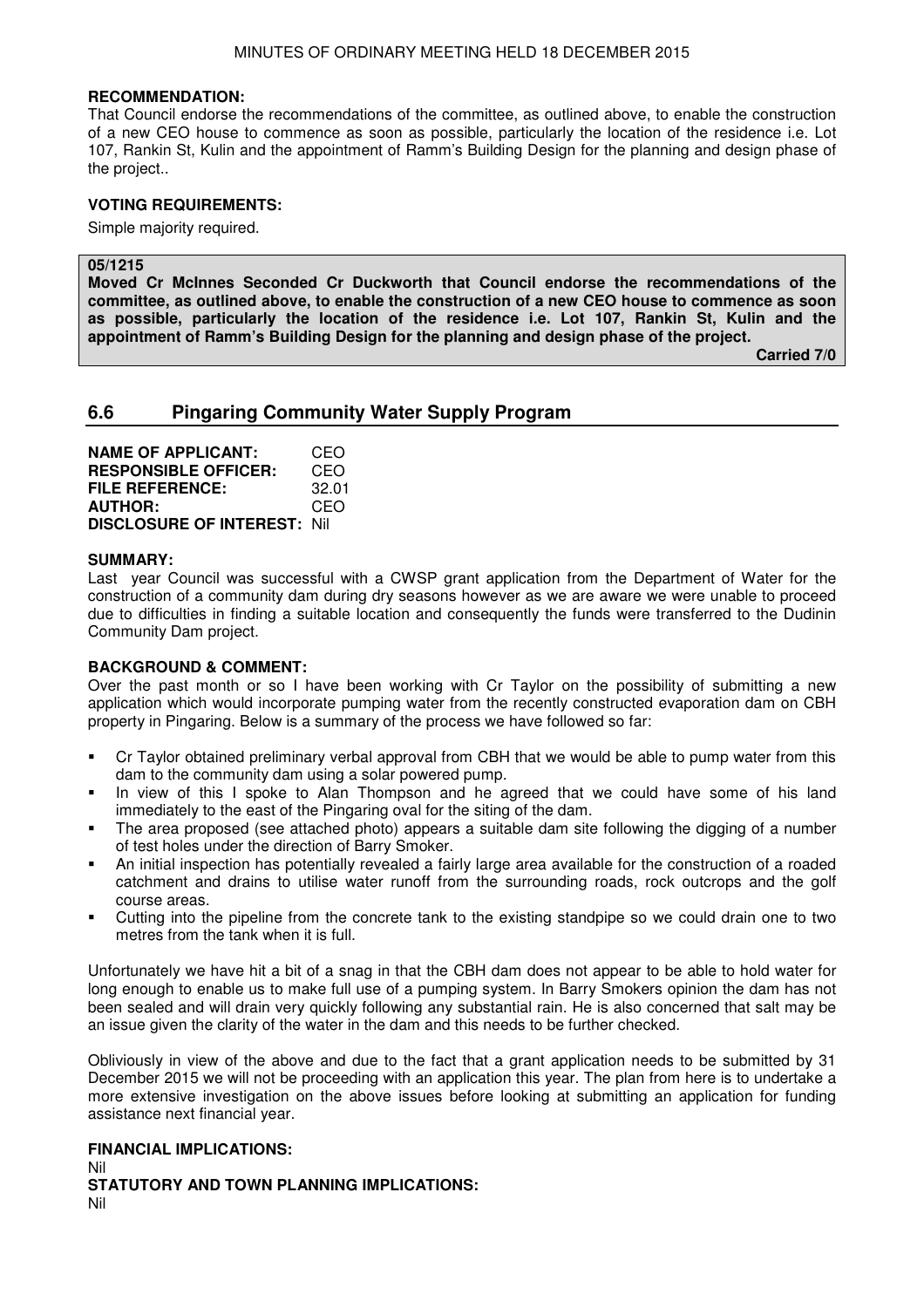## **POLICY IMPLICATIONS:**

Nil

## **COMMUNITY CONSULTATION:**

Nil

**WORKFORCE IMPLICATIONS:** Nil

#### **RECOMMENDATION:**

That the above information be received.

#### **VOTING REQUIREMENTS:**

Simple majority required.

**Agreed that the information be received.** 

# **7 COMPLIANCE**

## **7.1 Audit Regulation 17**

| <b>NAME OF APPLICANT:</b>          | CEO   |
|------------------------------------|-------|
| <b>RESPONSIBLE OFFICER:</b>        | CEO   |
| <b>FILE REFERENCE:</b>             | 13.02 |
| <b>AUTHOR:</b>                     | CEO   |
| <b>DISCLOSURE OF INTEREST: Nil</b> |       |

#### **BACKGROUND:**

The first review of internal controls in line with Audit Regulation 17 was submitted to the Audit Committee on the 20 November 2014, in the form of a report from the CEO. The Audit Committee reviewed the report from the CEO, and reported on this matter to the Council (including a copy of the CEO's report).

This review followed the adoption by Council on the 18 June 2014:

- 1. Risk Management Framework
- 2. Risk Management Policy
- 3. Financial Internal Control Model
- 4. Audit and Risk Committee Terms of Reference
- 5. Internal Audit Framework 2014

At the Ordinary Meeting of Council 15 July 2015, Council accepted the Financial Management Review Report, completed in June 2015, as presented by external contractor Yvonne Bowey Consultancy. Following the completion of the review ongoing management of the strategies suggested in the review have continued to ensure ongoing compliance with matters raised. The following controls were implemented to ensure ongoing compliance is met:

- 1. Yvonne Bowey engaged to mentor and work with Deputy CEO
- 2. JT Professional Services been engaged to undertake internal audit function

The Audit & Risk Committee has continued to meet on a quarterly basis. At these meetings, risk management frameworks, draft Strategic and Operational Risks have been reviewed and discussed and progress made on the presentation of these reports to future meetings. There was also some discussion on the process that would be undertaken in order to produce reports for the CEO to appropriately monitor the effectiveness of various controls.

The following sets out the step by step process that was proposed to follow in order to review (or develop) the Shire's internal controls: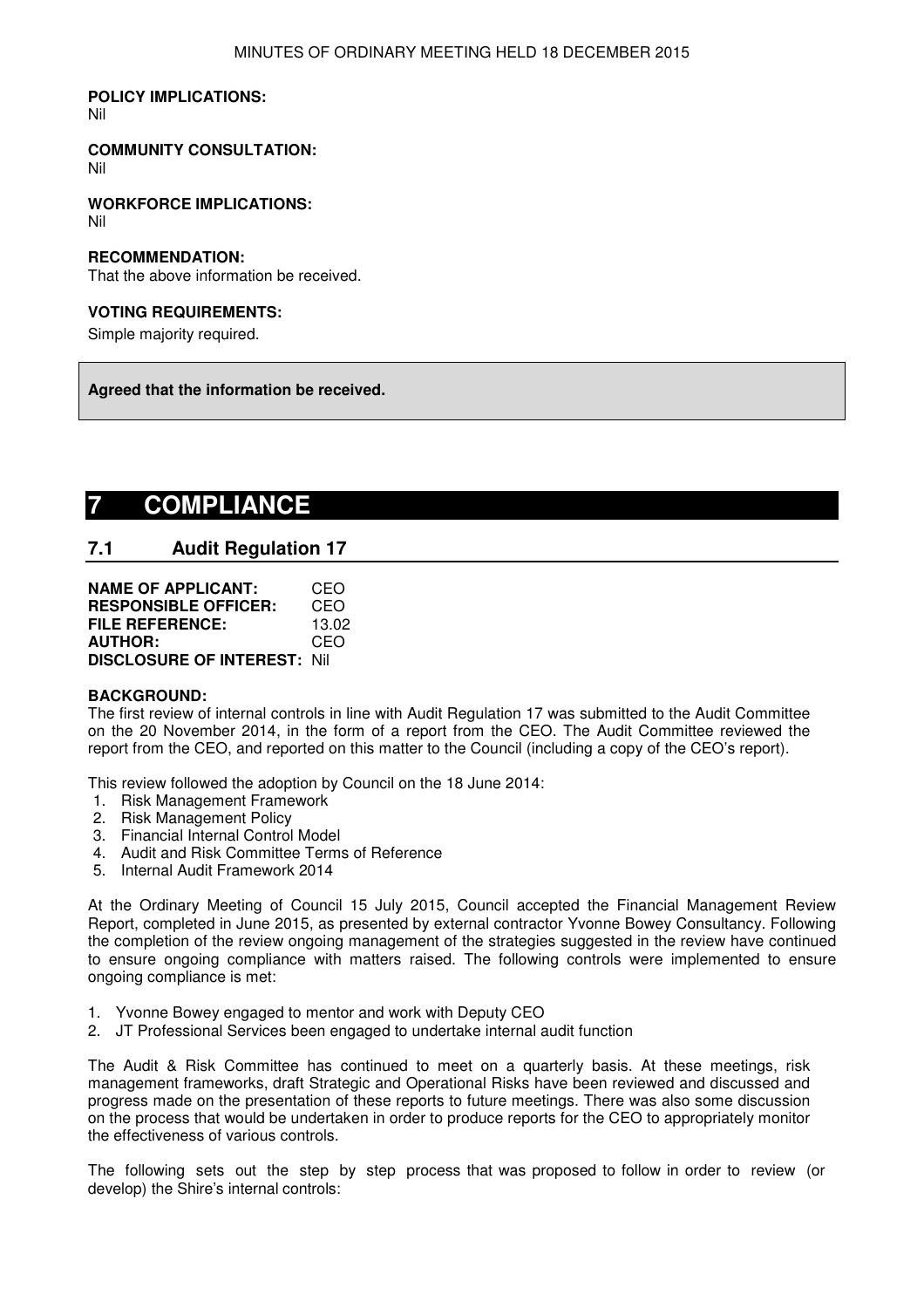- 1) Utilise the 2012 Better Practice Model Financial Internal Control for South Australian Councils, developed by Deloitte as the base document for internal financial controls;
- 2) Identify problems and risks that have been raised by the external auditor, Audit Committee, Council staff etc. and which should be addressed by internal financial controls;
- 3) Consult with staff and Council Members regarding the objective of the review and provide an outline of the process - ensure that the senior management team is kept informed of progress;
- 4) Identify officers responsible for each business activity and arrange for them to participate in the review;
- 5) Undertake an internal financial controls review for each of the business activities to;
	- **EXAMPLE CULLE** Procedures;
	- **EXEDENT** identify key risks threatening the achievement of Council's objectives;
	- **identify existing internal financial controls;**
	- **assess current controls for effectiveness;**
	- identify any new controls needed as well as existing controls requiring adjustment;
	- identify relevant officers for each internal control.
- 6) The review should not be seen as an audit of past transactions. Its objective is to identify, evaluate and document existing internal financial controls and recommend changes and/or new internal controls where necessary;
- 7) Consistent with the 2012 BPM*,* establish a database of internal controls in accordance with an agreed hierarchy;

| Number:                   | Identification number of internal control for each risk                                                                        |
|---------------------------|--------------------------------------------------------------------------------------------------------------------------------|
| Description of Control:   | Description of the internal financial control                                                                                  |
| <b>Current Situation:</b> | Current situation in regard to each internal control                                                                           |
| Target Date:              | Target date allocated to the implementation of the control                                                                     |
| Responsible Officer:      | Responsible officer for each internal control                                                                                  |
| Checking Officer:         | Checking officer and/or if the internal control is included in the 'Spot<br>Check' process (refer below in the Review Process) |

8) Propose the following detail should be recorded for each internal financial control:

- 9) For each risk identified an assessment of its likelihood and consequence should be undertaken according to the classifications included in Attachment 3 (Note: These measures need to be tailored to meet the needs of an individual Council);
- 10) The final inherent risk is determined by using the two ratings above and applying these to the Risk Level Matrix in the Risk Management Framework to identify overall risk as L (low); M (moderate); H (high); or E (extreme).

The assessment process should not be considered to be an exact science however there is value in allocating time to considering the likelihood and consequence of each risk. The strategy above was implemented by external consultants in close consultation with staff.

Attached to this report are minutes of the Audit Committee Meetings, and the reports presented at those meetings, for Council information.

#### **COMMENT:**

The Shire has established a set of Strategic and Operational Risks which has been endorsed by the Audit Committee to consider. A Risk Services Program has been established to encompass monitoring and reporting on activities as determined by the Chief Executive Officer on a monthly, quarterly and annual basis in accordance with the Framework established. This includes the management of the Strategic and Operational Risk Register's. Financial and operational analysis will be undertaken if required to inform risk management decision making and to provide confidence and integrity of data and/or information.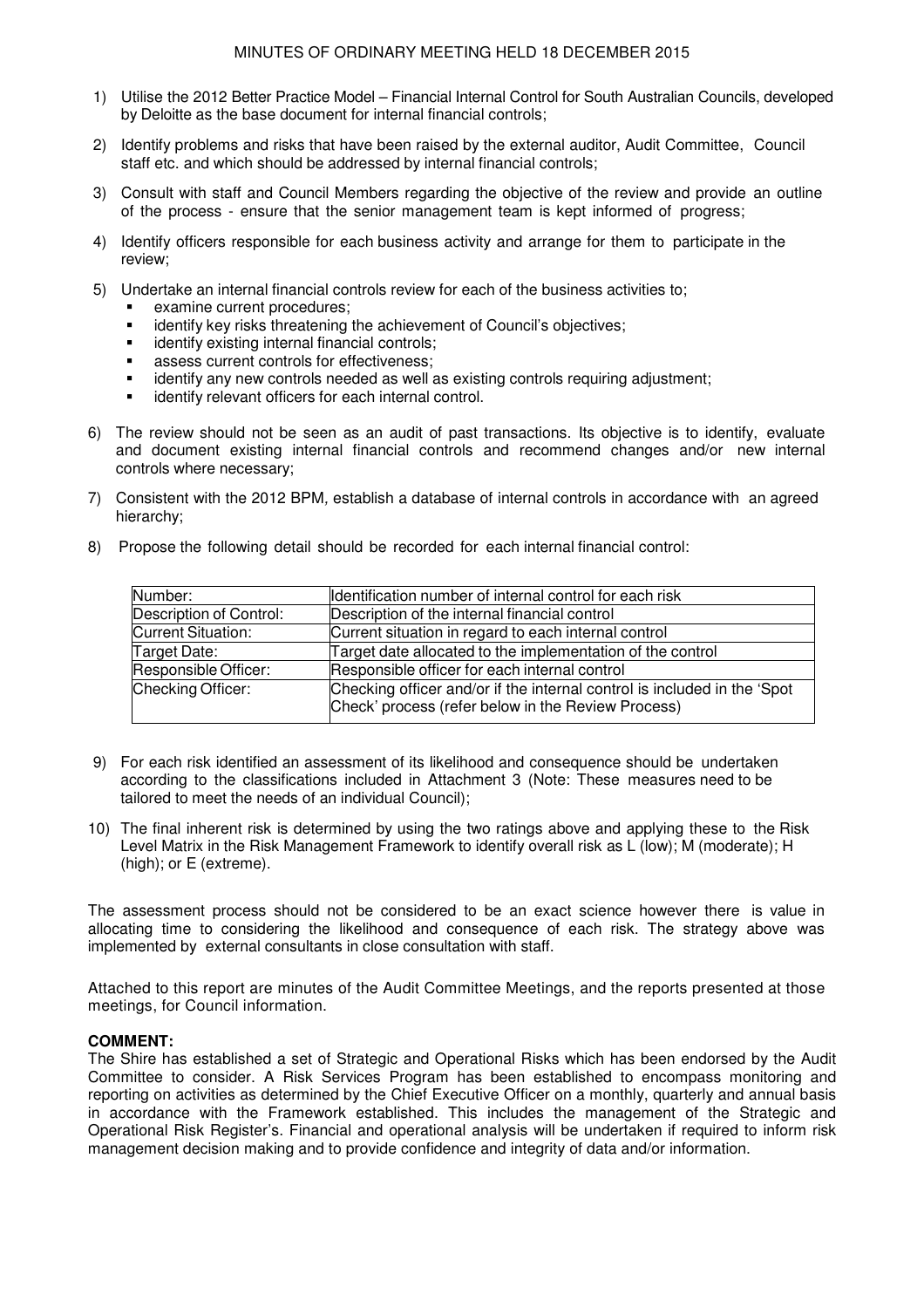Internal audit activity focuses on areas of risk including financial and non-financial systems and compliance with legislation, regulations, policies and best practice. Where required, action plans will be developed and agreed with management for audit recommendations and follow-ups conducted to ensure that they are implemented as agreed. The status of any internal audit recommendations will be reported to the Chief Executive Officer and the Audit Committee quarterly. Action plans, if required, will be developed following the monitoring and reviewing activities when improvements are identified. A section has also been included in the monthly Ordinary Council Meeting Agenda to enable Councillor's to raise any risk, internal control or compliance issues. Any issues raised then form the basis of a report to the next deemed appropriate Ordinary Council Meeting.

#### **FINANCIAL IMPLICATIONS (ANNUAL BUDGET):**

Allocation was made in the 2014/2015 annual budget for the internal audit and risk function.

#### **POLICY IMPLICATIONS:**

Risk Management Policy has been adopted and outlines the Shire's commitment and approach to managing risks that may impact on its day-to-day operations and threaten the achievement of its objectives.

#### **STATUTORY IMPLICATIONS:**

The Local Government (Audit) Regulations 1996 prescribe the requirements for local government authorities in relation to the engagement of auditors, the annual compliance audit return and the functions of the audit committee. The Department of Local Government released circulars in February 2013 detailing amendments to the Audit Regulations.

These amendments relate to extending regulation 16, functions of an audit committee, and inserting a new regulation 17, review of certain systems and procedures by a CEO. The amendments are detailed as follows:

#### *Regulation 16 – Functions of Audit Committee*

Regulations 16(a) and 16(b) in relation to the Audit Committee providing assistance to the local government remain unchanged. A new section 16(c) has been inserted and states as follows:

- *16 Audit committee, functions of An audit committee –*
	- *(c) is to review a report given to it by the CEO under regulation 17(3) (the CEO's report) and is to –*
		- *(i) report to the council the results of that review; and*
		- *(ii) give a copy of the CEO's report to the council.*

*Regulation 17 – CEO to review certain systems and procedures*

A new regulation 17 has been inserted and states as follows:

- *17 CEO to review certain systems and procedures*
	- *(1) The CEO is to review the appropriateness and effectiveness of a local government's systems and procedures in relation to –*
		- *(a) risk management; and*
		- *(b) internal controls; and*
		- *(c) legislative compliance*
	- *(2) The review may relate to any or all of the matters referred to in sub regulation (1)(a), (b) and (c), but each of those matters is to be the subject of a review at least once every 2 calendar years.*
	- *(3) The CEO is to report to the audit committee the results of that review.*

#### **STRATEGIC IMPLICATIONS:**

A Council's internal control environment includes the following components:

- Structure of the organisation
- Culture of the organisation
- Knowledge, skills and experience of employees
- Processes employed by the organisation to conduct business.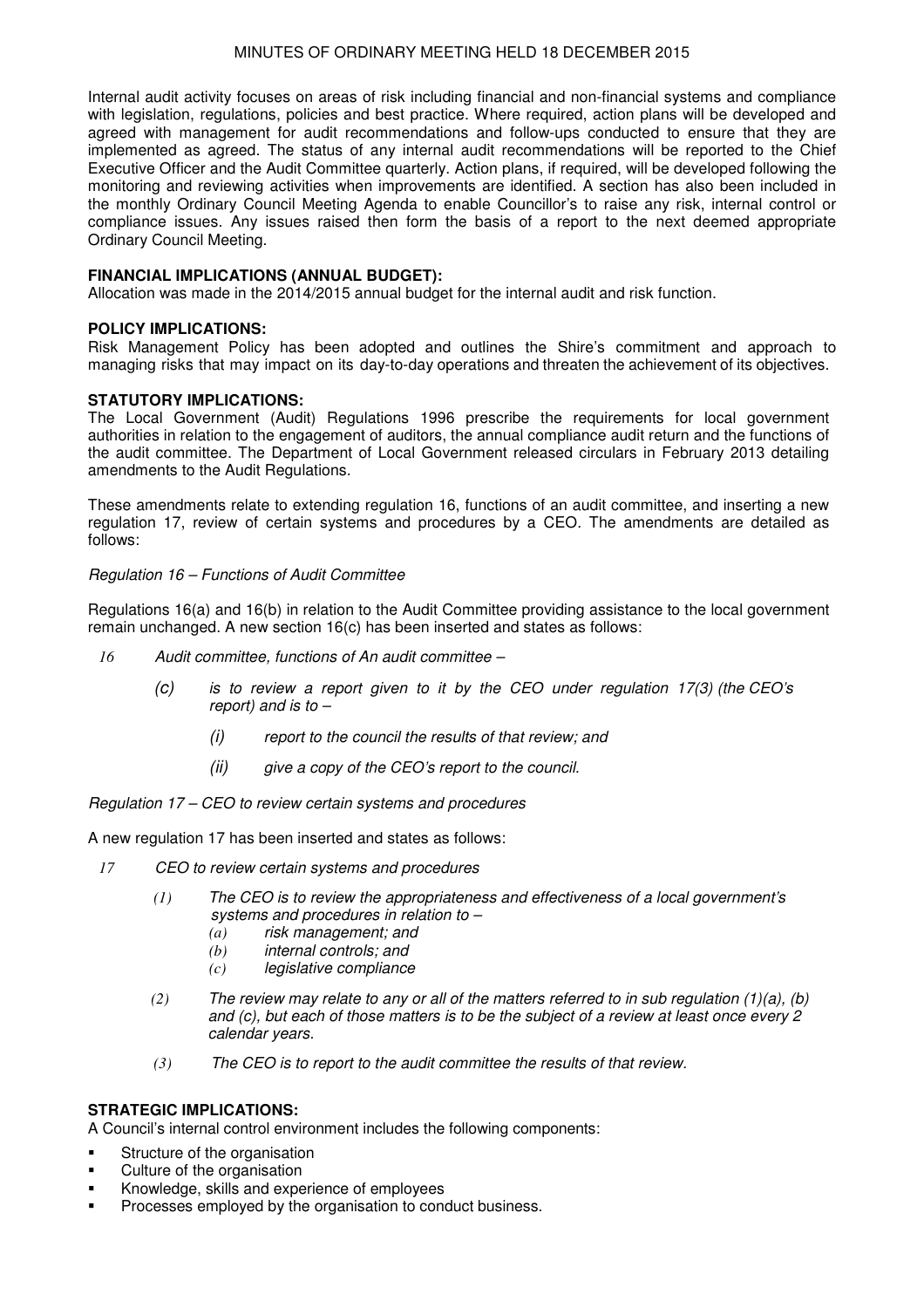The Chief Executive Officer should play a key role in the establishment and development of an effective internal control environment, as it ultimately sets the operational tone of the Council, and should reflect the ethics, integrity and values espoused by the Council.

An effective and transparent internal control environment would focus on the following key areas:

- **Integrity and ethical values**
- Management's philosophy and operating style
- Organisation structure
- Performance measures
- Policies and procedures
- Human resources policy
- Internal Audit function
- The Audit Committee.

The role of the audit committee is to govern the integrity of the entity's financial information, systems of internal control, and the legal and ethical conduct of management and employees. The responsibility of the audit committee will differ depending upon the Council's size, scale of operations, and any specific requirements. The key role of internal audit is to provide assistance to the Council's audit committee in discharging its governance responsibilities. It does this by:

- Providing an objective assessment of existing risks and the internal control framework
- Performing reviews of the compliance framework and specific compliance issues
- Conducting regular analysis of business processes and associated controls.
- Performing ad hoc reviews for specific areas of concern, including unacceptable levels of risk

Reviewing the operational performance of the Council and providing recommendations for more effective and efficient use of resources

#### **COMMUNITY CONSULTATION:**

Nil

#### **STAFF RECOMMENDATION:**

That Council

- 1. Notes the Audit Committee received on the 20 November 2014 a review of internal controls, in the form of a report from the CEO. The Audit Committee reviewed the report from the CEO, and reported on this matter to the Council (including a copy of the CEO's report).
- 2. Notes the report contained therein served as the report from the Audit & Risk Committee to Council on the review of appropriateness and effectiveness of the controls of the Shire of Kulin's systems and procedures as per Audit Regulation 17
- 3. Request an update on the Shire's Strategic and Operational Risks be presented to the Audit Committee in February 2016.

#### **VOTING REQUIREMENTS:**

Simple majority required.

### **06/1215**

**Moved Cr Robins Seconded Cr Duckworth that Council** 

- **1. Notes the Audit Committee received on the 20 November 2014 a review of internal controls, in the form of a report from the CEO. The Audit Committee reviewed the report from the CEO, and reported on this matter to the Council (including a copy of the CEO's report).**
- **2. Notes the report contained therein served as the report from the Audit & Risk Committee to Council on the review of appropriateness and effectiveness of the controls of the Shire of Kulin's systems and procedures as per Audit Regulation 17**
- **3. Request an update on the Shire's Strategic and Operational Risks be presented to the Audit Committee in February 2016.**

 **Carried 7/0**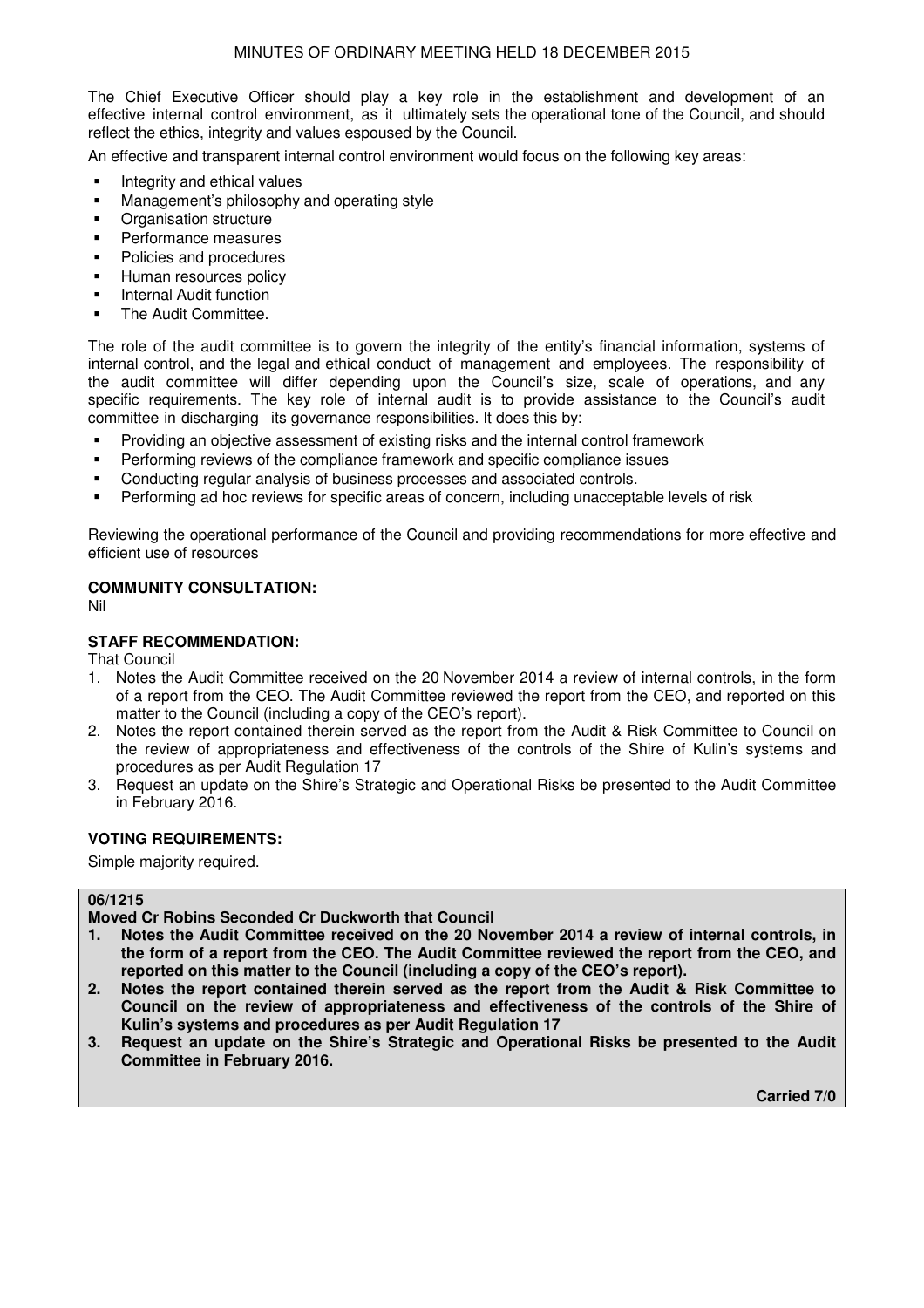## **8. ELECTED MEMBERS MOTIONS OF WHICH PREVIOUS NOTICE HAS BEEN GIVEN**

## **8.1 Shire of Kulin Local Health Law 2016**

| <b>NAME OF APPLICANT:</b>           | EHO   |
|-------------------------------------|-------|
| <b>RESPONSIBLE OFFICER:</b>         | CEO   |
| <b>FILE REFERENCE:</b>              | 19.03 |
| <b>AUTHOR:</b>                      | EHO   |
| <b>DISCLOSURE OF INTEREST: Nill</b> |       |

#### **BACKGROUND:**

The Environmental Health Officer (EHO) whilst conducting a review of current health local laws discovered that the Health Local Law for Kulin was gazetted in 1998. This makes the current local law 17 years old and has not been reviewed. Although there was a move to have the local laws looked at by a private contractor this process appears to have been discontinued.

The Local Government Act 1995 requires that the Council every eight years after adoption of any Local Law, or the last review, conduct a review of the Local Law to ensure that is still retains currency. Presently the Shires of Corrigin is already well down the process of preparing a new Health Local Law that has already gone through the lengthy review process. With the 'hard yards' done already it is most fortuitous to seize this opportunity to take the proposed draft Health Local Law and proceed to bring to Council in order to concurrently align with the same adoption process of Corrigin, Narembeen, Bruce Rock and Kondinin. In doing so the administration time and cost burden is dramatically reduced in no uncertain terms.

#### **COMMENT:**

The purpose of this report is to allow Council to resolve to prepare, with the specific local law making power of the *Health Act 1911* and pursuant to the processes for making local laws outlined in the Local *Government Act 1995*, the proposed Shire of Kulin Health Local Law 2016. Notice is to be publically given of the purpose and effect of the Shire of Kulin Health Local Law 2016 which are to be read out loud by the Shire President as written here:

#### PURPOSE:

The purpose of the proposed Shire of Kulin Health Local Law 2016 is to provide for the regulation, control and management of day to day public health matters within the Shire of Kulin.

#### EFFECT:

The effect of the proposed Shire of Kulin Health Local Law 2016 is to establish various health standards and requirements which people living and working within the Shire of Kulin must observe.

The Shire of Kulin Health Local Law 2016 shown in EHO Attachment 1 has been collated from the Shire of Corrigin Health Local Law 2015 as reviewed by the senior staff of Corrigin Shire, the Department of Local Government and Communities and the Department of Health Western Australia.

The attached Shire of Kulin Health Local Law 2016 is amended for application to the Shire of Kulin.

The proposed Shire of Kulin Health Local Law 2016 will require the following process to be initiated:

- 1. Give Statewide and local public notice of proposed Shire of Kulin Health Local Law 2016, summarising purpose and effect of proposed local law;
- 2. Send a copy of the Statewide public notice and proposed Shire of Kulin Health Local Law 2016 to the Honorable Minister for Local Government and the Executive Director of Public Health;
- 3. Consider any submissions received in regard to the proposed Shire of Kulin Health Local Law 2016 (a period of at least 6 weeks must have elapsed since date of publication in the newspaper, discounting public holidays; it is very good practice to allow a couple of extra weeks to accommodate any unforeseen delays); and
- 4. A copy of the proposed local law is to be made available at the Shire counter and provided to any person requesting a copy of the Shire of Kulin Health Local Law 2016.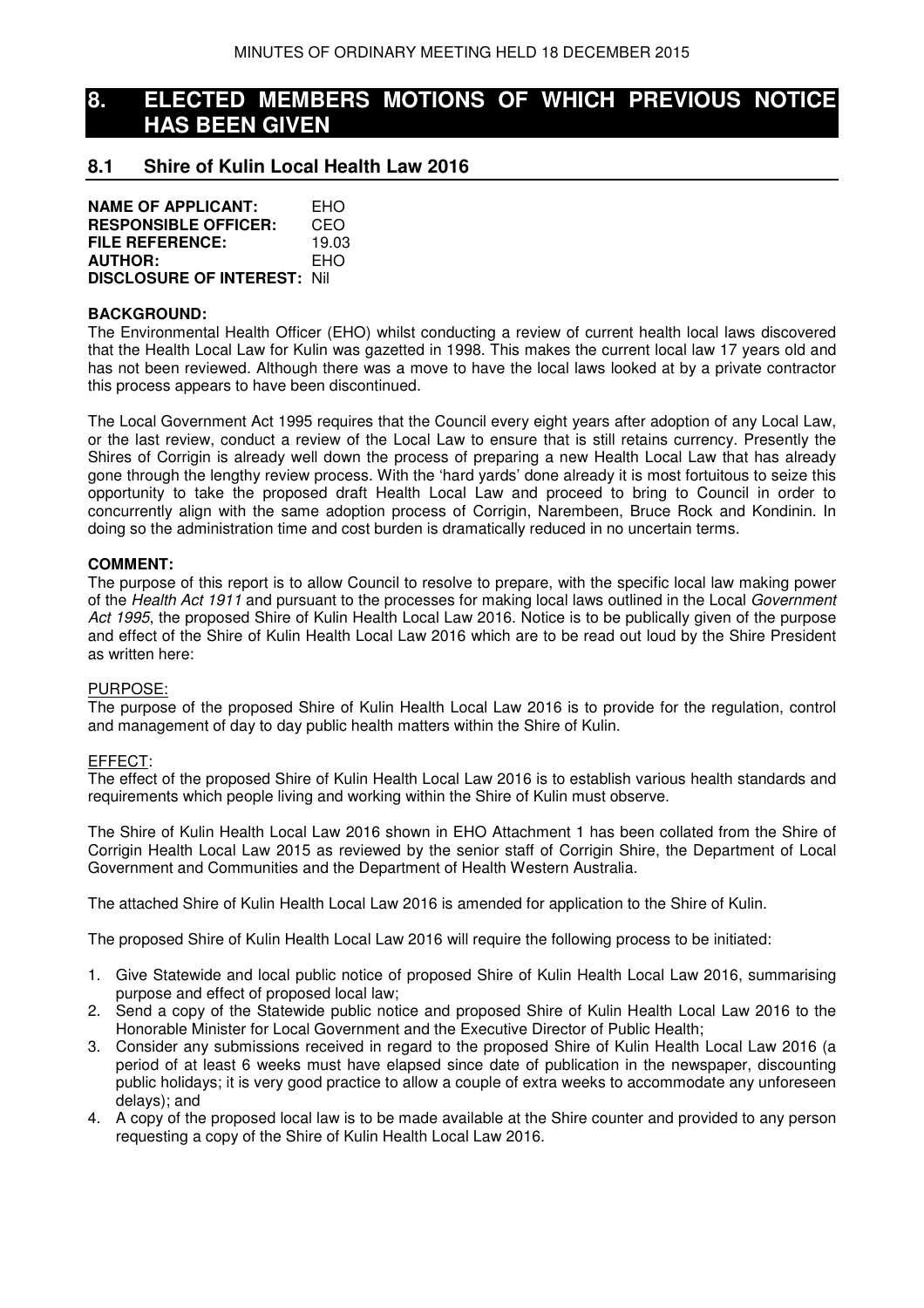The proposed Shire of Kulin Health Local Law 2016 will again be presented to Council for consideration of submissions received and the decision made to endorse, or not, any changes to the proposed Shire of Kulin Health Local Law 2016.

Should all proceed to completion, and no 'significant changes' made (which could result in re-advertising) the Shire of Kulin Health Local Law 2016 will be signed and sealed by the Chief Executive Officer and Shire President and steps taken to proceed to gazettal. Once gazetted, copies are provided to the Executive Director of Public Health and the Joint Standing Committee on Delegated Legislation who will review the Shire of Kulin Health Local Law 2016 and make, or not, a determination on its validity and/or refusal of the Shire of Kulin Health Local Law 2016; this outcome is not anticipated based on the fact that other similar health local laws have already 'passed muster' or a more common political phrase recently 'past the sniff test'.

### **CONSULTATION:**

Mr G Hadlow CEO Mrs H Talbot Executive Manager Governance and Compliance, Shire of Corrigin Mrs L Pitman EHO RoeHEALTH Scheme

### **STATUTORY ENVIRONMENT:**

*Health Act 1911 Local Government Act 1995* 

#### **POLICY IMPLICATIONS:**

There are no direct policy implications in relation to this item.

#### **FINANCIAL IMPLICATIONS:**

53 pages with an estimated price of \$100.35 per page is \$5,318 for a special gazette. Also to be added is the cost to advertise the Notice in the Western Australian newspaper which is around \$500. Administration costs locally are for the local paper advertising for 6 to 8 weeks as well as placing information on public Notice boards, all of which needs to be astutely documented. As this local law is been done concurrently with the Shire of Bruce Rock, Corrigin, Kondinin and Narembeen the Officers time will be dispersed over the full 5 Shires thus resulting in administrative cost and, more importantly, time savings.

#### **VOTING REQUIREMENT:**

Absolute majority

#### **OFFICER'S RECOMMENDATION:**

That Council pursuant to Section 3.12 of the Local Government Act 1995:

- 1. Adopts the proposed Shire of Kulin Health Local Law 2016 for advertising;
- 2. Gives Statewide public notice and stating that:
	- i. The Shire of Kulin propose to make the Shire of Kulin Health Local Law 2016;
	- ii. The purpose of the proposed Shire of Kulin Health Local Law 2016 is to provide for the regulation, control and management of day to day public health matters within the Shire of Kulin; and
	- iii. The effect of the proposed Shire of Kulin Health Local Law 2016 is to establish various health standards and requirements which people living and working within the Shire of Kulin must observe. A copy of the proposed local law may be inspected or obtained at any place specified in the notice; Submissions about the proposed local law may be made to the Shire before the day specified in the notice, being not less than 8 weeks after the notice is given;
- 3. Provides a copy of the proposed local law and notice to the Hon. Minister for Local Government and the Executive Director of Public Health; and
- 4. Directs the Chief Executive Officer to prepare a report to Council detailing submissions from the community at the first Council meeting following the closure of the designated submissions period.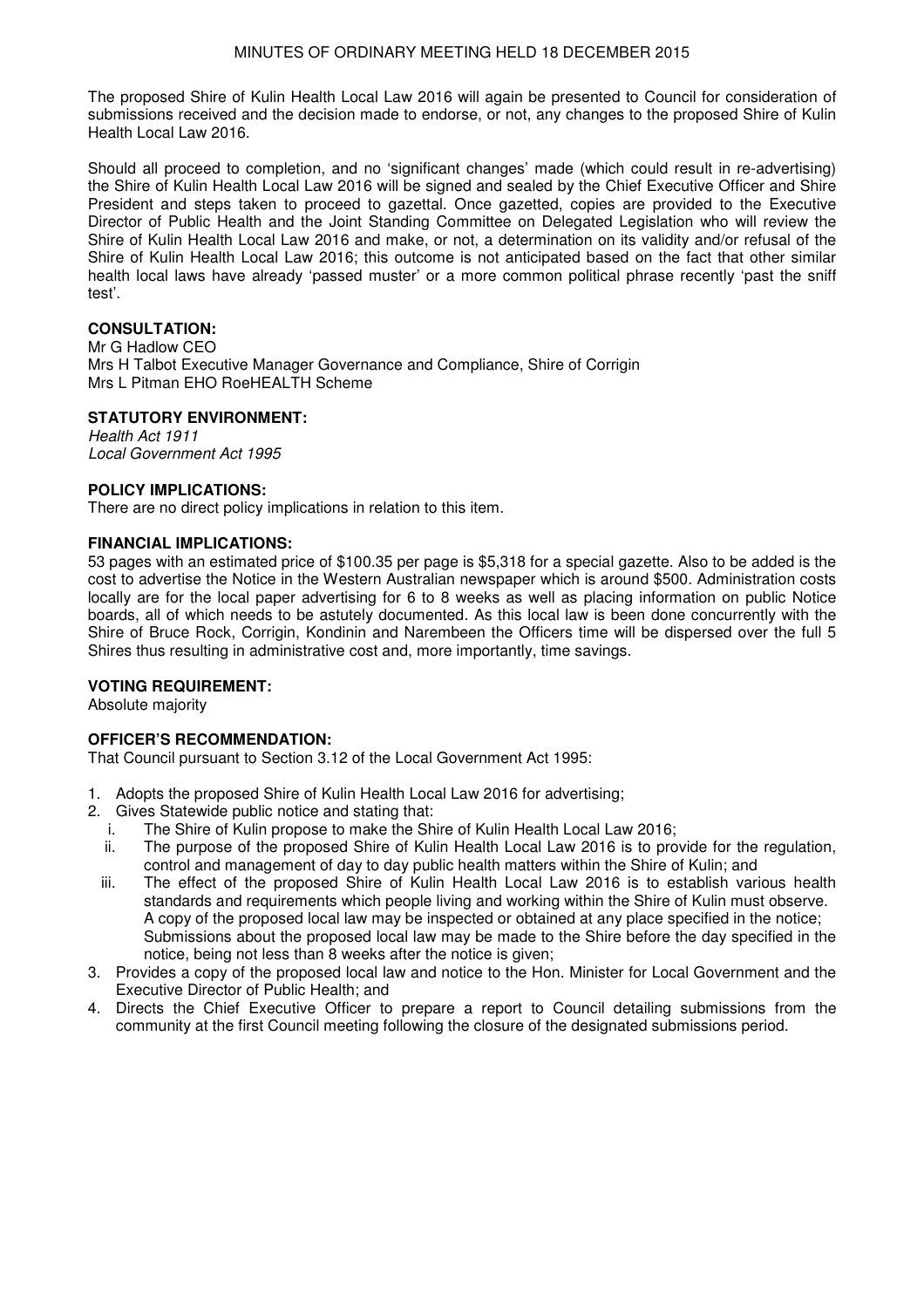#### **07/1215**

**Moved Cr Duckworth Seconded Cr O'Brien that Council pursuant to Section 3.12 of the Local Government Act 1995:** 

- **1. Adopts the proposed Shire of Kulin Health Local Law 2016 for advertising;**
- **2. Gives Statewide public notice and stating that:** 
	- **i. The Shire of Kulin propose to make the Shire of Kulin Health Local Law 2016;**
	- **ii. The purpose of the proposed Shire of Kulin Health Local Law 2016 is to provide for the regulation, control and management of day to day public health matters within the Shire of Kulin; and**
	- **iii. The effect of the proposed Shire of Kulin Health Local Law 2016 is to establish various health standards and requirements which people living and working within the Shire of Kulin must observe.**

 **A copy of the proposed local law may be inspected or obtained at any place specified in the notice;** 

 **Submissions about the proposed local law may be made to the Shire before the day specified in the notice, being not less than 8 weeks after the notice is given;** 

- **3. Provides a copy of the proposed local law and notice to the Hon. Minister for Local Government and the Executive Director of Public Health; and**
- **4. Directs the Chief Executive Officer to prepare a report to Council detailing submissions from the community at the first Council meeting following the closure of the designated submissions period.**

 **Carried 7/0** 

## **8.2 Proposed Animals, Environment and Nuisance Local Law 2016**

| <b>NAME OF APPLICANT:</b>          | EHO   |
|------------------------------------|-------|
| <b>RESPONSIBLE OFFICER:</b>        | CEO   |
| <b>FILE REFERENCE:</b>             | 19.03 |
| <b>AUTHOR:</b>                     | EHO   |
| <b>DISCLOSURE OF INTEREST: Nil</b> |       |

#### **BACKGROUND:**

Presently the proposed Shire of Kulin Health Local Law 2016 has been tabled at the December 2015 Ordinary Meeting of Council for consideration. During the review of the aforementioned local law the EHO became aware that a local law pertaining to Animals, Environment and Nuisance under the *Local Government Act 1995* powers concurrent with the *Health Act 1911* was also available. A review of this local law called the 'Animals, Environment and Nuisance Local Law' shows that it has pertinent use for the Shire of Kulin in addressing particular public health aspects which could arise within the Shire of Kulin and have accordingly been presented for Council consideration.

#### **COMMENT:**

The purpose of this report is to allow Council to resolve to prepare, with the specific local law making power of the *Health Act 1911* and pursuant to the processes for making local laws and the enforcement of provisions outlined in the *Local Government Act 1995*, the proposed Shire of Kulin Animals, Environment and Nuisance Local Law 2016. Notice is to be publically given of the purpose and effect of the Shire of Kulin Animals, Environment and Nuisance Local Law 2016 which are to be read out loud by the Shire President as written here:

#### PURPOSE:

The purpose of the proposed Shire of Kulin Animals, Environment and Nuisance Local Law 2016 is to provide for the regulation, control and management of animals and the prevention of environmental damage and nuisances within the Shire of Kulin.

#### EFFECT:

The effect of the proposed Shire of Kulin Animals, Environment and Nuisance Local Law 2016 is to establish the requirements with which any person keeping animals, or undertaking activities that have the potential to impact the environment or create nuisance must comply.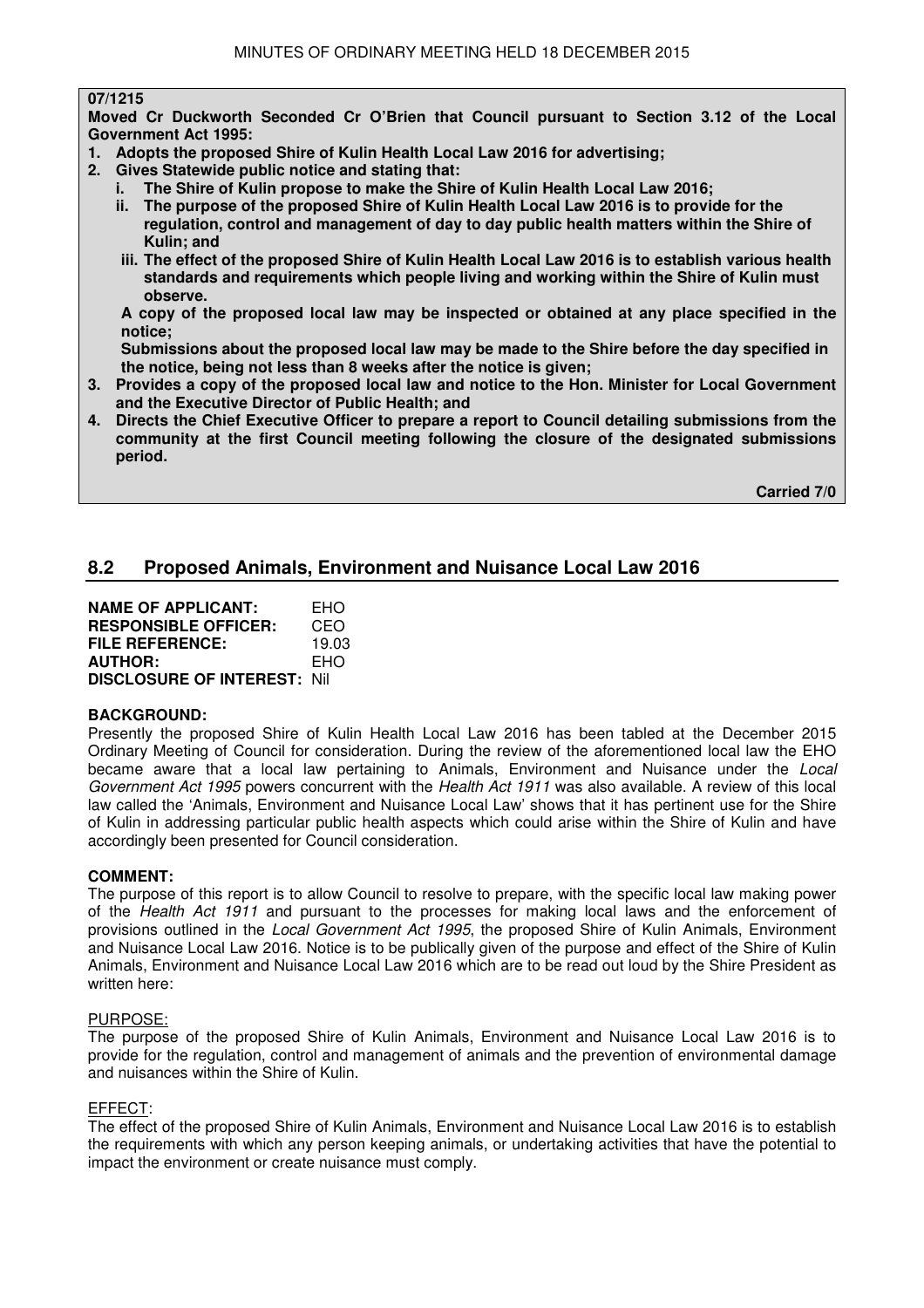The Shire of Kulin Animals, Environment and Nuisance Local Law 2016 shown in **EHO Attachment 2** have been collated from the Shire of Corrigin Animals, Environment and Nuisance Local Law 2015 as reviewed by the senior staff of Corrigin Shire, the Department of Local Government and Communities and the Department of Health Western Australia. The attached Shire of Kulin Animals, Environment and Nuisance Local Law 2016 are amended for application to the Shire of Kulin.

The proposed Shire of Kulin Animals, Environment and Nuisance Local Law 2016 will require the following process to be initiated:

- 1. Give Statewide and local public notice of proposed Shire of Kulin Animals, Environment and Nuisance Local Law 2016, summarising purpose and effect of proposed local law;
- 2. Send a copy of the Statewide public notice and proposed Shire of Kulin Animals, Environment and Nuisance Local Law 2016 to the Honorable Minister for Local Government and the Executive Director of Public Health;
- 3. Consider any submissions received in regard to the proposed Shire of Kulin Animals, Environment and Nuisance Local Law 2016 (a period of at least 6 weeks must have elapsed since date of publication in the newspaper, discounting public holidays; it is very good practice to allow a couple of extra weeks to accommodate any unforeseen delays); and
- 4. A copy of the proposed local law is to be made available at the Shire counter and provided to any person requesting a copy of the Shire of Kulin Animals, Environment and Nuisance Local Law 2016.

The proposed Shire of Kulin Animals, Environment and Nuisance Local Law 2016 will again be presented to Council for consideration of submissions received and the decision made to endorse, or not, any changes to the proposed Shire of Kulin Animals, Environment and Nuisance Local Law 2016. Should all proceed to completion, and no 'significant changes' made (which could result in readvertising) the Shire of Kulin Animals, Environment and Nuisance Local Law 2016 will be signed and sealed by the Chief Executive Officer and Shire President and steps taken to proceed to gazettal. Once gazetted copies are provided to the Executive Director of Public Health and the Joint Standing Committee on Delegated Legislation who will review the Shire of Kulin Animals, Environment and Nuisance Local Law 2016 and make, or not, a determination on its validity and/or refusal of the Shire of Kulin Animals, Environment and Nuisance Local Law 2016; this outcome is not anticipated based on the fact, as reported previously, that other similar local laws have already 'passed muster' or a more common political phrase recently 'past the sniff test'.

#### **CONSULTATION:**

Mr G Hadlow CEO Mrs H Talbot Executive Manager Governance and Compliance, Shire of Corrigin Mrs L Pitman EHO RoeHEALTH Scheme

#### **STATUTORY ENVIRONMENT:**

*Health Act 1911 Local Government Act 1995* 

#### **POLICY IMPLICATIONS:**

There are no direct policy implications in relation to this item.

#### **FINANCIAL IMPLICATIONS:**

30 pages with an estimated price of \$100.35 per page is \$3,010.50c for a special gazette. Also included is the cost to advertise the Notice in the Western Australian newspaper which is around \$500. Administration costs locally are for the local paper advertising for 6 to 8 weeks as well as placing information on public Notice boards, all of which needs to be astutely documented. As this local law is been done concurrently with the Shires of Bruce Rock, Corrigin, Kondinin and Narembeen the Officers time will be dispersed over the full 5 Shires thus resulting in administrative cost and, more importantly, time savings.

#### **VOTING REQUIREMENT:**

Absolute majority

#### **OFFICER'S RECOMMENDATION:**

That Council pursuant to Section 3.12 of the Local Government Act 1995:

- 1. Adopts the proposed Shire of Kulin Animals, Environment and Nuisance Local Law 20166 for advertising;
- 2. Gives Statewide public notice and stating that:
	- I. The Shire of Kulin propose to make the Shire of Kulin Animals, Environment and Nuisance Local Law 2016;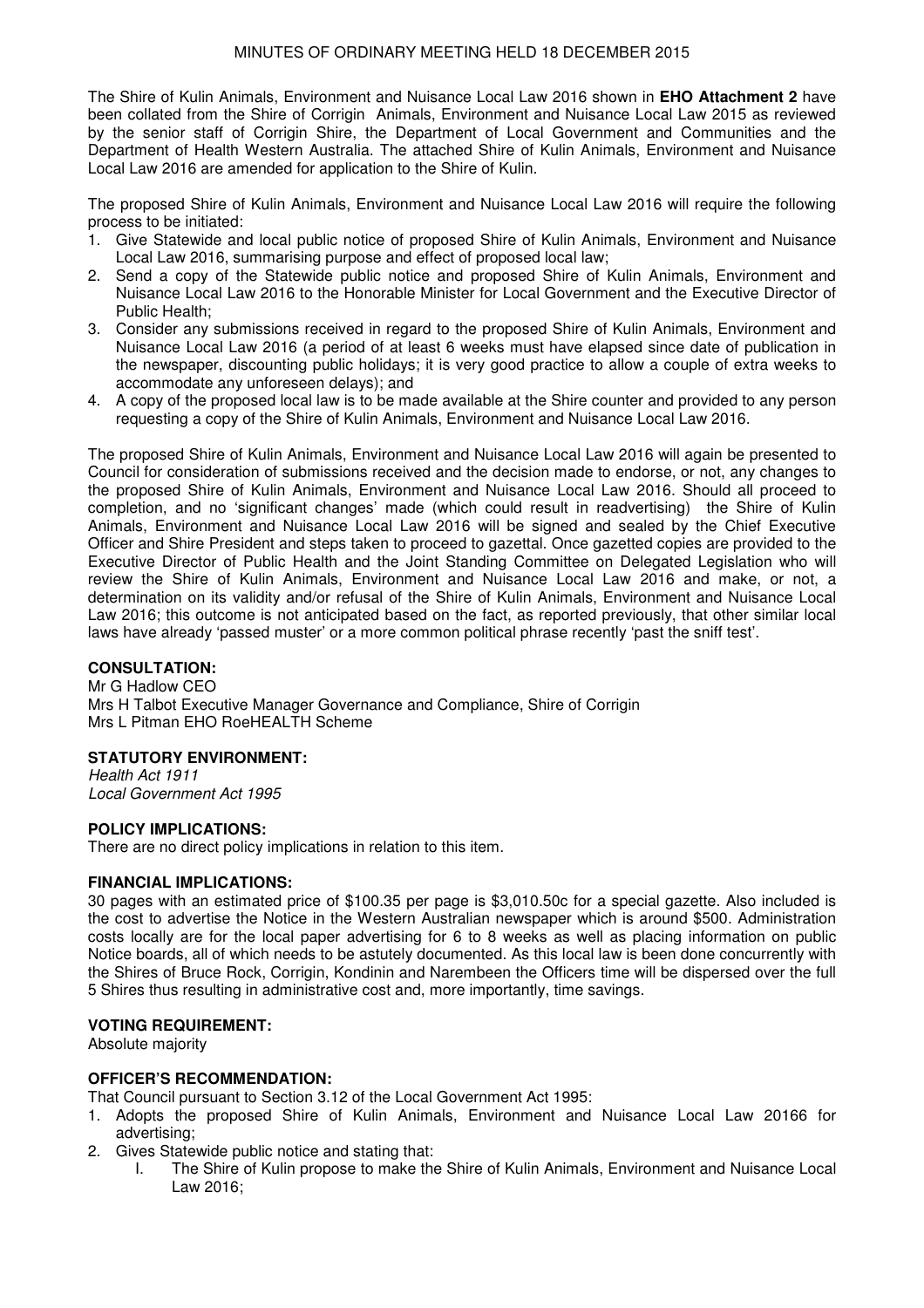- II. The purpose of the proposed Shire of Kulin Animals, Environment and Nuisance Local Law 2016 is to provide for the regulation, control and management of animals and the prevention of environmental damage and nuisances within the Shire of Kulin; and
- III. The effect of the proposed Shire of Kulin Animals, Environment and Nuisance Local Law 2016 is to establish the requirements with which any person keeping animals, or undertaking activities that have the potential to impact the environment or create nuisance must comply.

A copy of the proposed local law may be inspected or obtained at any place specified in the notice; and

Submissions about the proposed local law may be made to the Shire before the day specified in the notice, being not less than 8 weeks after the notice is given.

- 3. Provides a copy of the proposed local law and notice to the Hon. Minister for Local Government and the Executive Director of Public Health; and
- 4. Directs the Chief Executive Officer to prepare a report to Council detailing submissions from the community at the first Council meeting following the closure of the designated submissions period.

#### **08/1215**

**Moved Cr Duckworth Seconded Cr O'Brien that Council pursuant to Section 3.12 of the Local Government Act 1995:** 

- **1. Adopts the proposed Shire of Kulin Animals, Environment and Nuisance Local Law 20166 for advertising;**
- **2. Gives Statewide public notice and stating that:** 
	- **i. The Shire of Kulin propose to make the Shire of Kulin Animals, Environment and Nuisance Local Law 2016;**
	- **ii. The purpose of the proposed Shire of Kulin Animals, Environment and Nuisance Local Law 2016 is to provide for the regulation, control and management of animals and the prevention of environmental damage and nuisances within the Shire of Kulin; and**
	- **iii. The effect of the proposed Shire of Kulin Animals, Environment and Nuisance Local Law 2016 is to establish the requirements with which any person keeping animals, or undertaking activities that have the potential to impact the environment or create nuisance must comply.**

 **A copy of the proposed local law may be inspected or obtained at any place specified in the notice; and;** 

 **Submissions about the proposed local law may be made to the Shire before the day specified in the notice, being not less than 8 weeks after the notice is given.** 

- **3. Provides a copy of the proposed local law and notice to the Hon. Minister for Local Government and the Executive Director of Public Health; and**
- **4. Directs the Chief Executive Officer to prepare a report to Council detailing submissions from the community at the first Council meeting following the closure of the designated submissions period.**

 **Carried 7/0** 

## **8.3 Proposed Demolition of House – 50 Bull Street Kulin**

| <b>NAME OF APPLICANT:</b>          | Cr Duckworth |
|------------------------------------|--------------|
| <b>RESPONSIBLE OFFICER:</b>        | CEO          |
| <b>FILE REFERENCE:</b>             | 24.01        |
| <b>AUTHOR:</b>                     | CEO          |
| <b>DISCLOSURE OF INTEREST: Nil</b> |              |

#### **BACKGROUND & COMMENT:**

Following concern from ratepayers regarding the condition of the above property, Councillors Duckworth and O'Brien inspected the property and conveyed their concerns about the poor condition of the house and associated safety issues that may arise. The property is in the name of Stephen Bull who has been deceased for a number of years.

#### **FINANCIAL IMPLICATIONS:**

Rates continue to accrue on the property and currently an amount of \$4,841.74 is outstanding.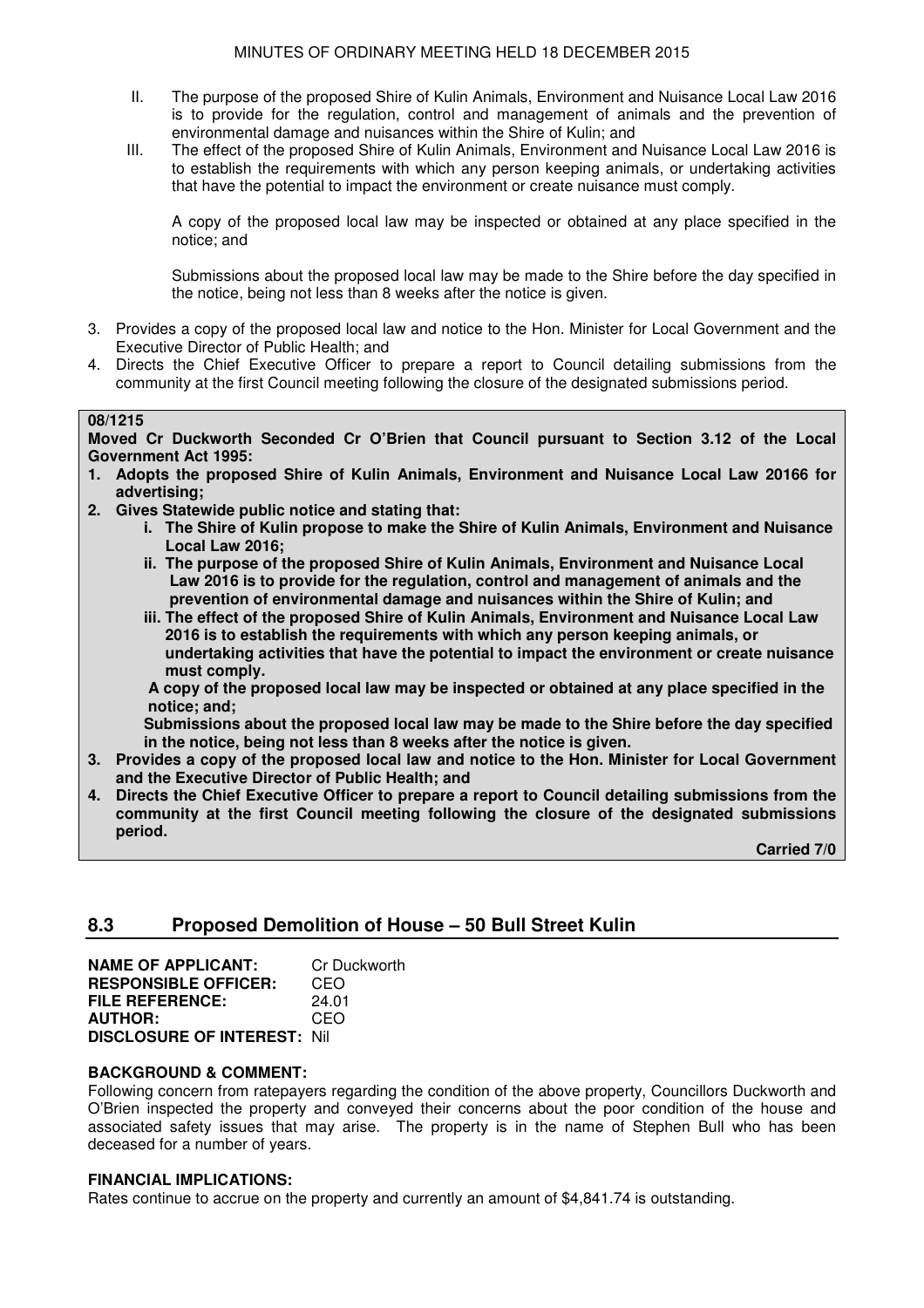#### **STATUTORY AND PLANNING IMPLICATIONS:**

#### **POLICY IMPLICATIONS:**

Nil

#### **COMMUNITY CONSULTATION:**

Nil

#### **WORKFORCE IMPLICATIONS:**

Nil

#### **OFFICER'S RECOMMENDATION:**

That Council authorise the CEO & EHO to commence action to have the house demolished, or made fit for human occupation**.** 

#### **VOTING REQUIREMENTS:**

Simple majority required.

**09/1215** 

**Moved Cr Duckworth Seconded Cr O'Brien that Council authorise the CEO & EHO to commence action to have the house demolished or made unfit for human occupation.** 

 **Carried 7/0** 

## **8.4. ICPA – Request for Financial Support**

| <b>NAME OF APPLICANT:</b>           | CEO   |
|-------------------------------------|-------|
| <b>RESPONSIBLE OFFICER:</b>         | CEO   |
| FILE REFERENCE:                     | 24.01 |
| <b>AUTHOR:</b>                      | CEO   |
| <b>DISCLOSURE OF INTEREST: Nill</b> |       |

#### **SUMMARY:**

The Isolated Children's and Parents' Association have written to Council to advise of the upcoming State Conference being held in Perth in March 2016. This year the conference is being convened by the Lakes District zone, of which Kulin is a part.

#### **BACKGROUND & COMMENT:**

The ICPA is a voluntary group dedicated to representing rural people to ensure they have access to an equal and appropriate education. Many Kulin residents would have been, or will be beneficiaries of the work done by ICPA and due to this the group is asking for Council to consider supporting the 2016 conference. Sponsors will be well acknowledged before and during the conference.

#### **FINANCIAL IMPLICATIONS:**

No allocation has been made in the 2015/16 budget for a donation to ICPA.

#### **STATUTORY AND TOWN PLANNING IMPLICATIONS:**

Nil

#### **RECOMMENDATION:**

For Council consideration.

#### **VOTING REQUIREMENTS:**

Simple majority required.

#### **10/12515**

**Moved Cr Bowey Seconded Cr O'Brien that Council donate \$500 towards the ICPA State Conference.** 

**Carried 7/0**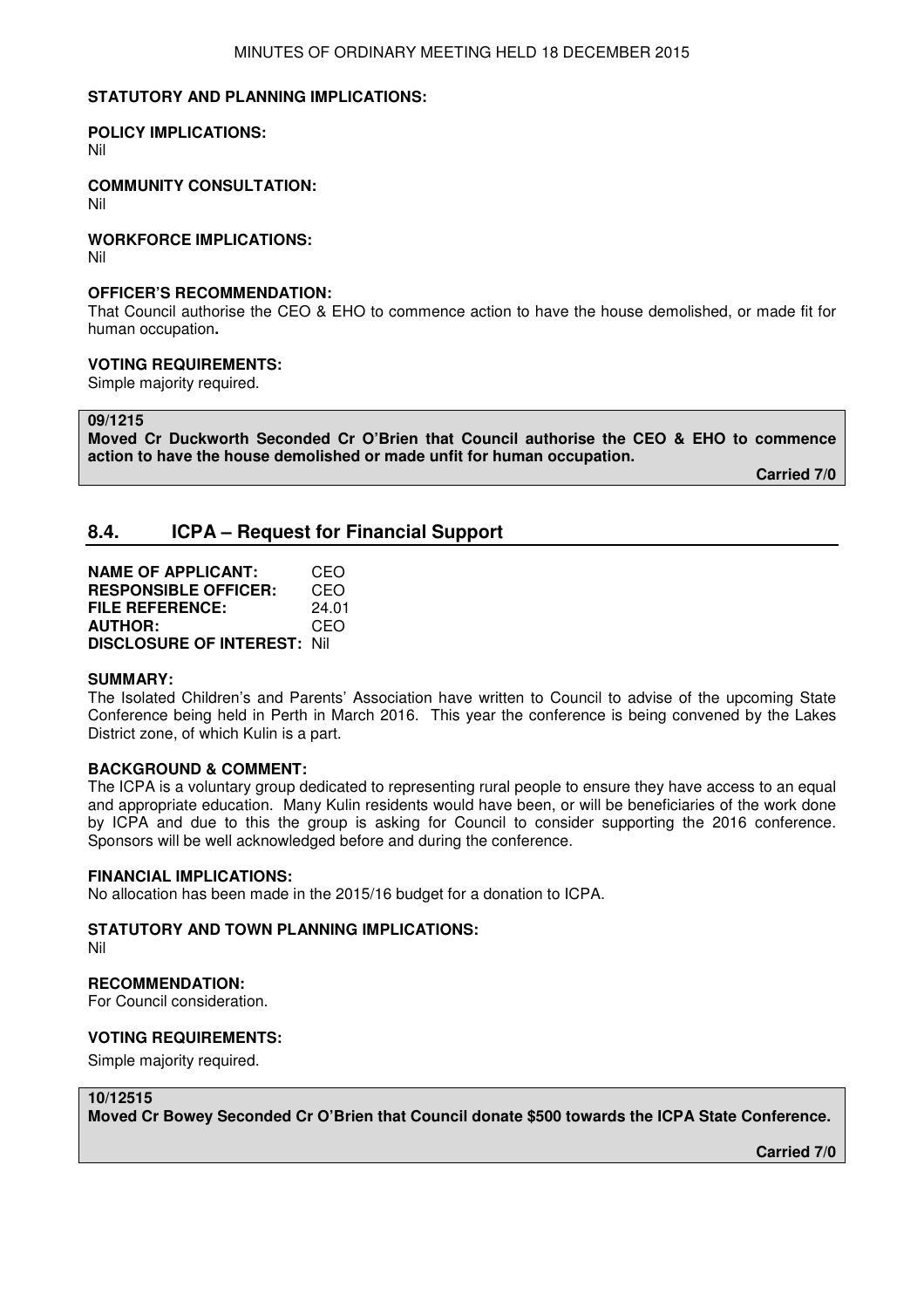## **8.5 Council Delegates**

| <b>NAME OF APPLICANT:</b>          | Cr West |
|------------------------------------|---------|
| <b>RESPONSIBLE OFFICER:</b>        | CEO     |
| <b>FILE REFERENCE:</b>             | 24.01   |
| <b>AUTHOR:</b>                     | CEO     |
| <b>DISCLOSURE OF INTEREST: Nil</b> |         |

#### **BACKGROUND & COMMENT:**

With Cr Sullivan stepping down as delegate, Cr West has requested that Council have two delegated representatives for attendance at WALGA Central Country Zone Meetings.

Following the review of portfolio's at the October Council Meeting, the Eastern Wheatbelt Biosecurity Group is currently represented by Cr Taylor. It is suggested that an additional representative be added.

#### **FINANCIAL IMPLICATIONS:**

Nil

#### **STATUTORY AND TOWN PLANNING IMPLICATIONS:**

Nil

### **POLICY IMPLICATIONS:**

Nil

#### **COMMUNITY CONSULTATION:**

#### **RECOMMENDATION:**

For Council consideration.

#### **VOTING REQUIREMENTS:**

Simple majority required.

#### **11/12515**

**Moved Cr Ledwith Seconded Cr McInnes that Council endorse the Shire President, Cr West and the Deputy President, Cr Duckworth as the delegated representatives for Central Country Zone Meetings, and that Cr Ledwith is appointed as a delegate to the EWB Committee.** 

 **Carried 7/0**

#### **8.6 Resignation – Cr Sullivan**

**NAME OF APPLICANT:** CEO **RESPONSIBLE OFFICER:** CEO<br>**FILE REFERENCE:** 13.03 **FILE REFERENCE: AUTHOR:** CEO **DISCLOSURE OF INTEREST:** Nil

#### **BACKGROUND & COMMENT:**

The CEO received a letter from Cr Sullivan submitting his resignation from Council effective from 6pm Friday 18 December 2015.

#### **FINANCIAL IMPLICATIONS:**

Nil

### **STATUTORY AND TOWN PLANNING IMPLICATIONS:**

An extraordinary election will need to be called to fill the vacancy left by Cr Sullivan.

#### **POLICY IMPLICATIONS:**

Nil

#### **COMMUNITY CONSULTATION:**

Nil